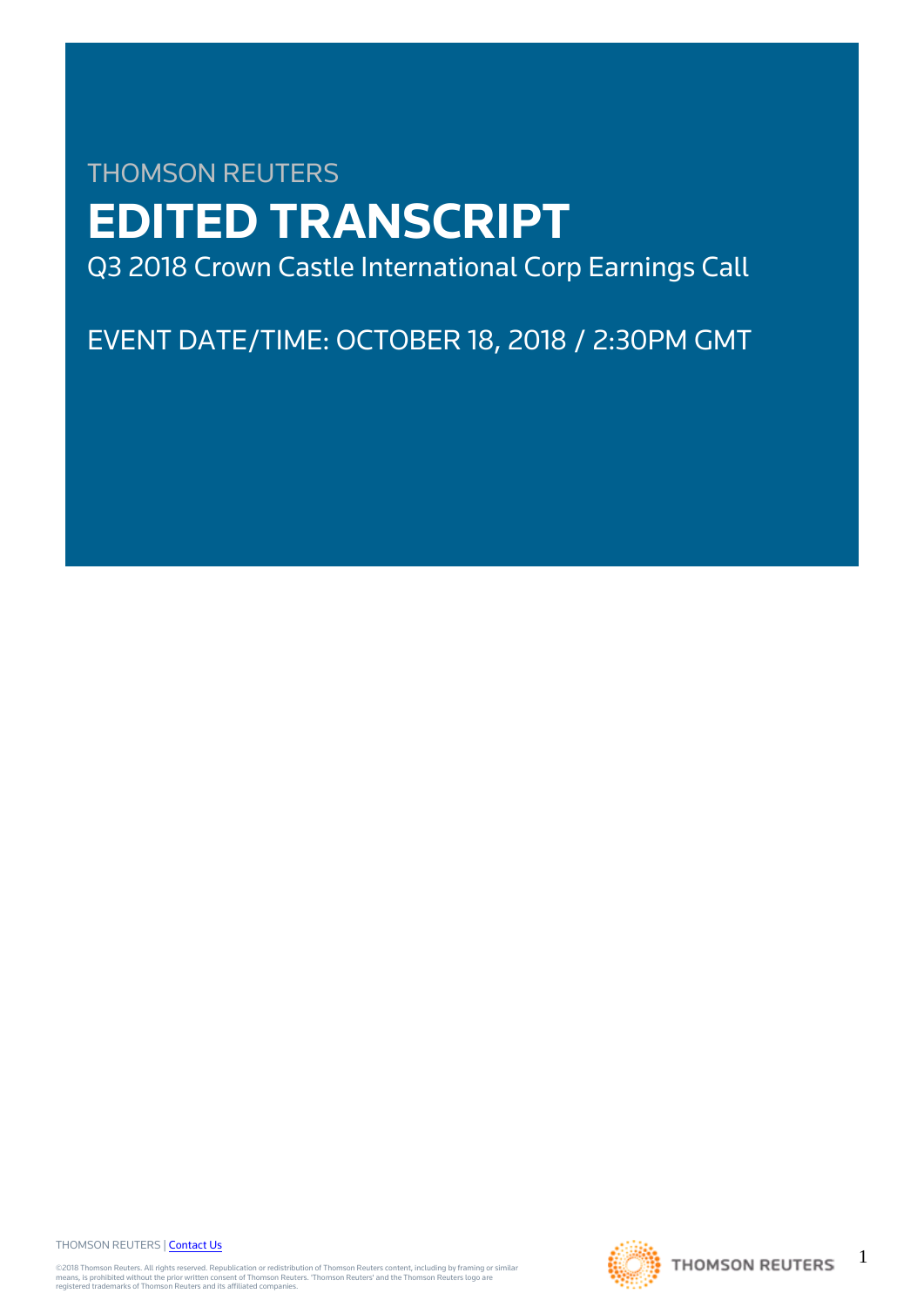#### **CORPORATE PARTICIPANTS**

**Benjamin Raymond Lowe** Crown Castle International Corp. (REIT) - VP of Corporate Finance **Daniel K. Schlanger** Crown Castle International Corp. (REIT) - CFO, Senior VP & Treasurer **Jay A. Brown** Crown Castle International Corp. (REIT) - President, CEO & Director

#### **CONFERENCE CALL PARTICIPANTS**

**Amir Rozwadowski** Barclays Bank PLC, Research Division - Director, Head of the U.S. Telecom Service and Comm Infra Research & Senior Research Analyst **Amy Yong** Macquarie Research - Analyst **Brett Joseph Feldman** Goldman Sachs Group Inc., Research Division - Equity Analyst **Colby Alexander Synesael** Cowen and Company, LLC, Research Division - MD and Senior Research Analyst **David William Barden** BofA Merrill Lynch, Research Division - MD **Jonathan Atkin** RBC Capital Markets, LLC, Research Division - MD and Senior Analyst **Matthew Niknam** Deutsche Bank AG, Research Division - Director **Michael Rollins** Citigroup Inc, Research Division - MD and U.S. Telecoms Analyst **Nicholas Ralph Del Deo** MoffettNathanson LLC - Analyst **Richard Hamilton Prentiss** Raymond James & Associates, Inc., Research Division - Head of Telecommunication Services Equity Research **Robert Ari Gutman** Guggenheim Securities, LLC, Research Division - Senior Analyst **Simon William Flannery** Morgan Stanley, Research Division - MD **Spencer Harris Kurn** New Street Research LLP - Analyst of Towers and Infrastructure **Yong Choe** JP Morgan Chase & Co, Research Division - VP in Equity Research

#### **PRESENTATION**

#### **Operator**

Good day, and welcome to the Crown Castle Q3 2018 Earnings Call. Today's conference is being recorded.

At this time, I would like to turn the conference over to Mr. Ben Lowe. Sir, you may begin.

#### **Benjamin Raymond Lowe Crown Castle International Corp. (REIT) - VP of Corporate Finance**

Thank you, Jonathan, and good morning, everyone. Thanks for joining us today as we review our third quarter 2018 results. On the call this morning are Jay Brown, Crown Castle's Chief Executive Officer; and Dan Schlanger, Crown Castle's Chief Financial Officer.

To aid the discussion, we have posted supplemental materials in the Investors section of our website at crowncastle.com, which we'll refer to throughout the call this morning.

This conference call will contain forward-looking statements, which are subject to certain risks, uncertainties and assumptions, and actual results may vary materially from those expected. Information about potential factors, which could affect our results, is available in the press release and the Risk Factors section of the company's SEC filings.

Our statements are made as of today, October 18, 2018, and we assume no obligations to update any forward-looking statements.

In addition, today's call includes discussions of certain non-GAAP financial measures. Tables reconciling these non-GAAP financial measures are available in the supplemental information package in the Investors section of the company's website at crowncastle.com.

So with that, I'll turn it over to Jay.

#### **Jay A. Brown Crown Castle International Corp. (REIT) - President, CEO & Director**

Thanks, Ben, and good morning, everyone. Thanks for joining us on the call this morning. Over the last 2 decades, we have established an unmatched portfolio of more than 40,000 towers and 65,000 route miles of high-capacity fiber in the top U.S. markets where we see the greatest long-term growth. We continue to believe the U.S. represents the best market in the world to own shared communications infrastructure. And we believe our ability to offer a combination of towers, small cells and fiber solutions to our customers provides a valuable differentiation in the market.

## **THOMSON REUTERS**

#### THOMSON REUTERS | [Contact Us](https://my.thomsonreuters.com/ContactUsNew)

2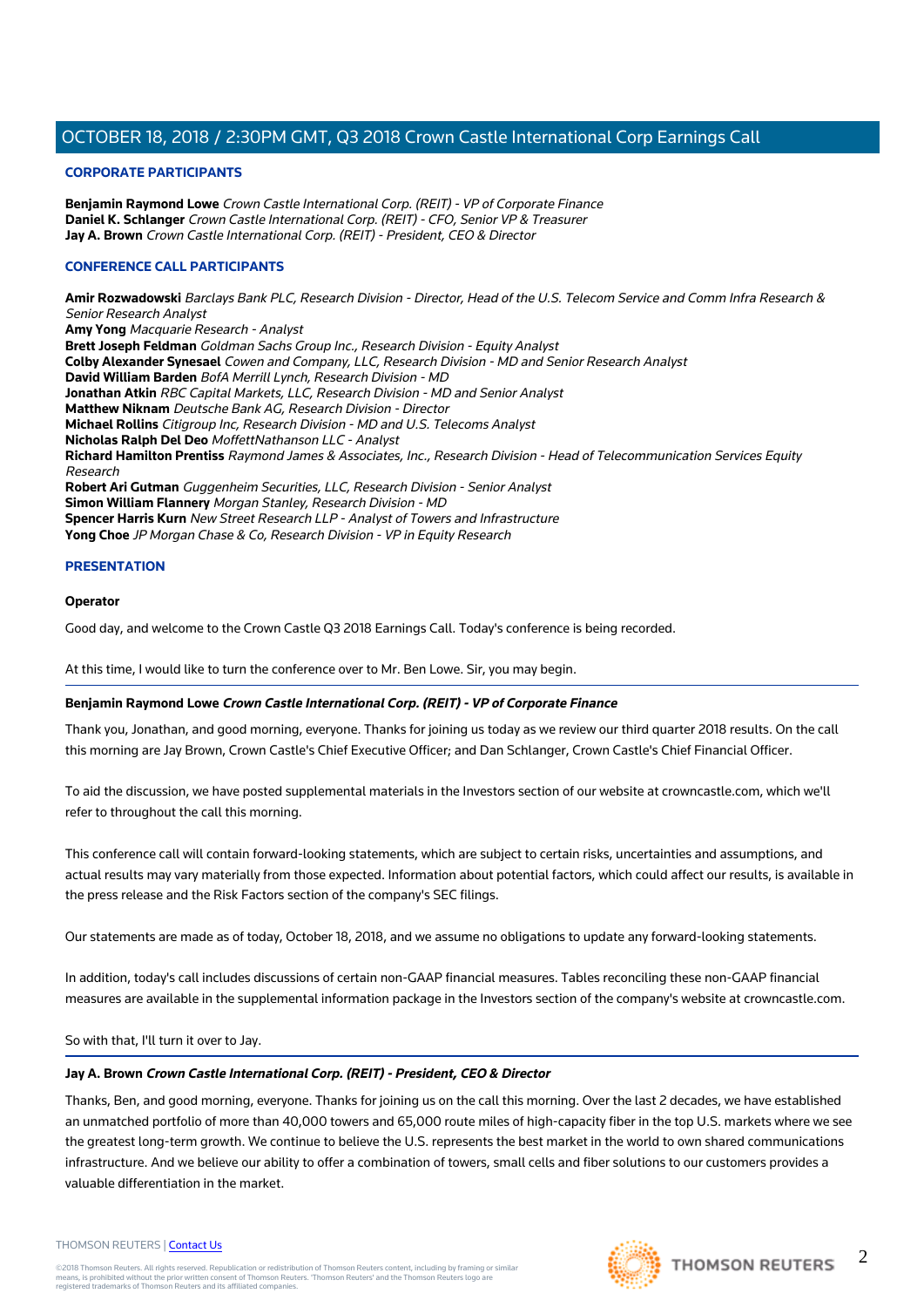On this call, I wanted to highlight 2 important themes. First, our strategy to invest in towers, and small cells and fiber has positioned us to capture accelerating leasing activity, which is driving dividend growth. And secondly, we continue to see tremendous opportunities to invest in new assets that we believe will generate future growth.

On the first point, executing on our strategy is leading to consistent dividend growth, as we increased our annualized common stock dividend by 7% to \$4.50 per share, in line with what we believe our AFFO per share growth will be in 2019. The growth in 2019 is based in part on our pipeline of contracted new business, which has increased in each quarter this year and is driving the accelerating new leasing growth we expect to see in 2019.

As shown in our outlook, we expect these positive trends to continue as we expect towers to contribute approximately \$125 million to new leasing growth in 2019, which is up nearly 15% from the \$110 million we expect to see in 2018. Likewise, we expect small cells to generate new leasing activity of approximately \$75 million in 2019, which is more than 35% higher than the \$55 million we expect in 2018.

In addition to the expected acceleration in new leasing activity, our pipeline of contracted small cell nodes to be constructed over the next 18 to 24 months continues to grow and currently stands at an all-time high of approximately 35,000, which is up 40% from this time last year. This increased activity is a result of all 4 of our large customers investing in their networks through towers and small cells to both keep pace with the current 4G demand environment and position their networks for 5G.

Carriers in the U.S. are expected to lead the way and be among the first operators in the world to deploy commercial 5G services, with all 4 of the national carriers working to roll out 5G services currently. Underscoring how attractive the U.S. market is for communications infrastructure ownership, Ericsson estimates that 5G will account for nearly 50% of mobile subscriptions in North America by 2023 compared to just 20% globally.

According to industry estimates, mobile data traffic in North America will increase by 40% per year between now and 2023, resulting in a staggering eightfold increase in the volume of data riding across mobile networks. This growth in data will require substantial densification of wireless networks. And we believe Crown Castle is in a great position at the center of these megatrends as our portfolio of well-located towers and dense high-capacity metro fiber assets remain the most cost-effective option for our customers' deployment needs.

In the near term, since 2014 and inclusive of the dividend increase we announced yesterday, we have grown our dividend by a compounded annual growth rate of approximately 8%, fueled by these underlying industry trends and the resulting revenue growth.

Turning to the second theme. We're excited about the significant investments we are making to build new assets that we expect will drive long-term growth in cash flows and dividends per share.

We believe we are in the very early innings of a huge opportunity with high-capacity dense metro fiber, which has become critical for wireless and wired networks. Over the last several years, we have built and acquired an unmatched portfolio of more than 65,000 route miles of high-capacity fiber in the top markets where we see the greatest long-term demand from multiple customers. Consistent with our expectations, we continue to see very attractive initial returns on our fiber investment, with initial yields of 6% to 7% for the first tenant. Over the long term and similar to towers, we expect the returns on these investments to increase as we add more customers to our fiber assets, which will drive future dividend growth.

We are using the same playbook we used with towers by sharing the asset across multiple tenants to generate attractive returns, and it's playing out better than we expected. Looking back 5 years ago, we had an aspirational goal to be able to deploy about 10,000 nodes per year. At the time, we were adding 1,000 nodes per year, so this was seen as a significant increase in capability. Looking ahead to 2019, we expect to deploy between 10,000 and 15,000 nodes, exceeding our aspirational goal. Our team has done a terrific job building capability and expertise that can deliver for our customers at significant scale.

#### THOMSON REUTERS | [Contact Us](https://my.thomsonreuters.com/ContactUsNew)

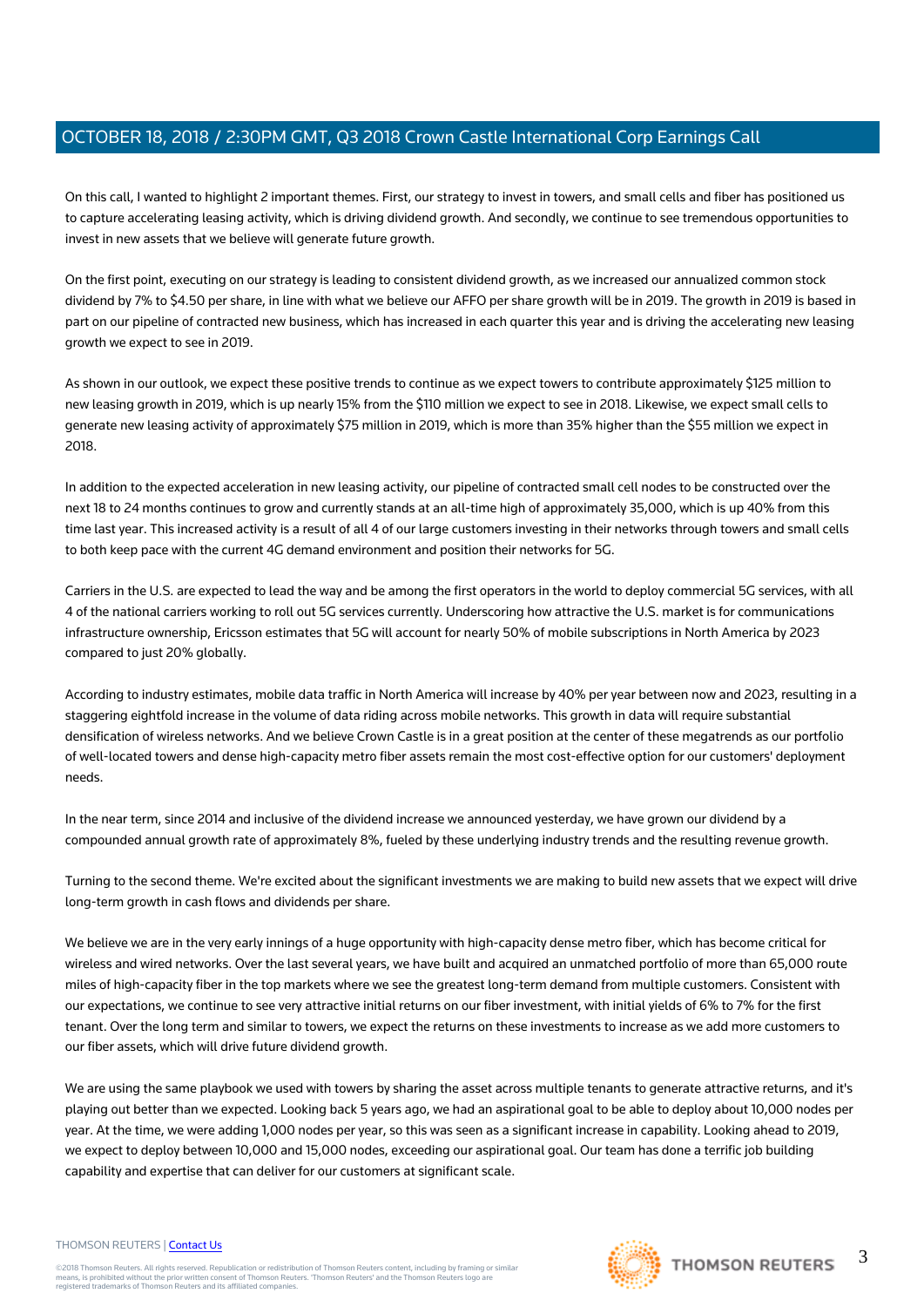Further proving out the model, we are seeing demand from multiple tenants on the same fiber assets, with a meaningful portion of the nodes we expect to deploy in 2019 co-locating on existing small cell networks. By co-locating additional tenants on existing fiber networks, we are able to generate high incremental margins that we expect will grow the yields into the mid- to high teens over time.

With our leading capabilities in fiber solutions, we have the ability to increase the yields on our fiber investments by growing cash flows from both small cells and fiber solutions customers that need access to the same high-capacity dense metro fiber assets. While the current utilization of our fiber portfolio is similar to that of a single tenant tower, our current 8% yield is more than double of what we saw when our towers had only 1 tenant. All of this increases our conviction to continue investing in new fiber assets that we believe will expand our long-term opportunity.

So in closing, our strategy to invest in towers, small cells and fiber has positioned us to capture this accelerating leasing activity, which is, in turn, driving dividend growth. And we continue to see tremendous opportunities to invest in new assets that will further this strategy over the long term. With our unmatched portfolio of assets and operating capability, I believe Crown Castle is best positioned to capture these immense long-term opportunities while consistently returning capital to shareholders through a high-quality dividend that we expect to grow 7% to 8% annually.

### And with that, I'll turn the call over to Dan.

### **Daniel K. Schlanger Crown Castle International Corp. (REIT) - CFO, Senior VP & Treasurer**

Thanks, Jay, and good morning, everyone. As Jay mentioned, we had another great quarter of results in the third quarter that sets up to finish 2018 on a strong note and provides a solid foundation for 2019.

As you can see in the initial 2019 outlook we provided, we expect to grow AFFO per share by 7%, which led us to increase our dividend by the same amount. The third quarter results in 2019 outlook reflect the strength of our business model and our ability to leverage our leadership position in the U.S. across towers, small cells and fiber solutions to generate continued growth.

Starting with Slide 4 of the presentation on our website. In the third quarter, we exceeded the high end of guidance for site rental revenues and AFFO, while adjusted EBITDA exceeded the midpoint of the range. When compared to our prior third quarter outlook, site rental revenues and adjusted EBITDA benefited from approximately \$3 million of additional straight-lined revenues, which were primarily a result of term extensions associated with leasing activity as well as some additional contributions from our Lightower acquisition. These benefits were partially offset by approximately \$2 million of higher straight-lined expenses.

Further, while AFFO did not benefit from the straight-lined revenues, it did benefit from approximately \$3 million of lower sustaining capital expenditures, which are now expected to occur during the fourth quarter.

Adjusting for the impact of these items, third quarter site rental revenues, adjusted EBITDA and AFFO each exceeded the midpoint of our prior outlook.

Beginning in 2019, and consistent with our intention to align our public communications with the long-term approach we take internally in managing the business, we will no longer provide guidance for quarterly results.

Turning to the balance sheet. We finished the quarter at 5 -- at a 5.1x debt-to-EBITDA ratio and intend to finance the business with 5 turns of leverage longer term as we remain committed to maintaining our investment-grade credit profile. To that point, we are excited that earlier this week, Fitch upgraded our senior unsecured credit rating to BBB flat, which we believe is a reflection of the stability and attractiveness of our business model.

With the increase in interest rates we have seen over the recent past, we are pleased with the structure of our balance sheet and with the weighted average duration of our debt of greater than 6 years and only 20% floating rate debt.

Now moving to Slide 5. At the midpoints, we increased our full year 2018 outlook for site rental revenues and adjusted EBITDA while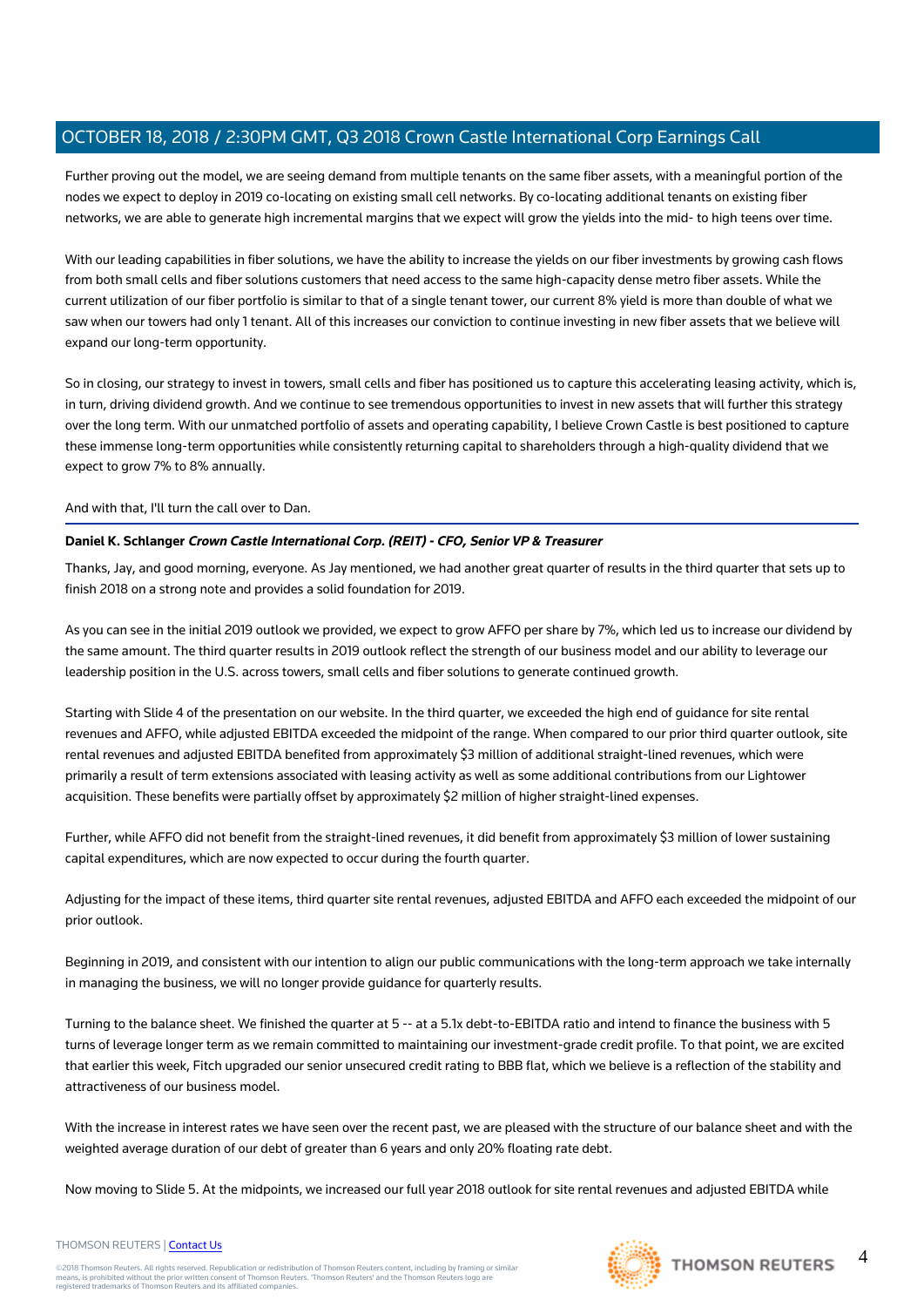leaving the outlook for AFFO unchanged. The increase to site rental revenues reflects the outperformance from the third quarter that resulted from a combination of better-than-expected performance from our Lightower acquisition and the additional straight-lined revenues I mentioned earlier. Meanwhile, the increase to adjusted EBITDA reflects the higher-than-expected site rental revenue, offset by some additional expenses, while AFFO remains unchanged as the higher straight-lined revenue does not contribute to AFFO.

Staying on Slide 5. Our full year 2019 outlook highlights include 7% expected growth in AFFO per share from \$5.49 in 2018 to \$5.85 in 2019 at the midpoints of the outlook and a 7% increase to our annualized dividends per share from \$4.20 to \$4.50. This dividend increase is supported by the expected acceleration in leasing activity in 2019 and demonstrates our ability to deliver on our growth targets while investing in new assets that will drive future growth.

Over the long term, we expect the returns on our small cell and fiber investments will increase as we lease the assets to additional customers, which we would expect will significantly add to future dividends per share.

Moving now to Slide 6. At the midpoints, we expect approximately \$220 million of growth in site rental revenues from 2018 to 2019, consisting of \$280 million of organic contribution to site rental revenues, offset by a change in straight-lined revenues of approximately \$60 million.

Organic growth in 2019 is driven by new leasing activity of \$365 million at the midpoint, up from \$205 million at the midpoint in 2018, representing an acceleration in activity levels.

As Jay mentioned earlier, at the midpoints of outlook, new leasing activity in 2019 is expected to be \$125 million for towers, up from \$110 million in 2018; \$75 million for small cells, up from \$55 million in 2018; and \$165 million for fiber solutions, up from \$45 million in 2018.

In addition to new leasing activity, we expect annual contracted tenant escalations to contribute approximately \$90 million in growth at the midpoint in 2019.

Growth from new leasing activity and tenant escalations is offset by approximately \$175 million of expected nonrenewals, resulting in organic growth of \$280 million at the midpoint. Expected nonrenewals in 2019 consist of nonrenewals on our tower business at the high end of our historical 1% to 2% range, over half of which is related to wireless carrier consolidations that occurred earlier this decade. It also includes less than 1% nonrenewals on our small cell business and high single-digit nonrenewals on our fiber solutions business.

The approximately \$280 million of organic contribution to site rental revenues represents approximately 6% growth year-over-year that consists of approximately 5% growth from towers, approximately 20% growth from small cells and approximately 5% growth from fiber solutions.

Turning to Slide 7. I'd like to walk through the expected AFFO growth from 2018 to 2019 of approximately \$160 million at the midpoint of outlook. Starting on the left, organic contribution to site rental revenue growth of \$280 million at the midpoint is partially offset by an approximately \$80 million increase in cash expenses. This increase in expenses is a combination of the typical cost escalations in our business and the direct expenses associated with accelerating new leasing activity.

Moving to the right. We expect the contribution from network services to increase by approximately \$25 million from 2018 levels, consistent with the higher expected leasing activity in the towers business.

And finally, we expect AFFO to be negatively affected by approximately \$70 million of other items, in this case, increased financing costs. The approximately \$70 million increase in financing costs from 2018 to 2019 is inclusive of approximately \$25 million related to higher expected average floating interest rates in 2019 when compared to average interest rates in 2018 as well as \$45 million related to the funding of our discretionary capital expenditures.

Similar to 2018, we expect our overall capital expenditures in 2019 to be around \$2 billion or around \$1.5 billion net of capital contributions from our customers.

#### THOMSON REUTERS | [Contact Us](https://my.thomsonreuters.com/ContactUsNew)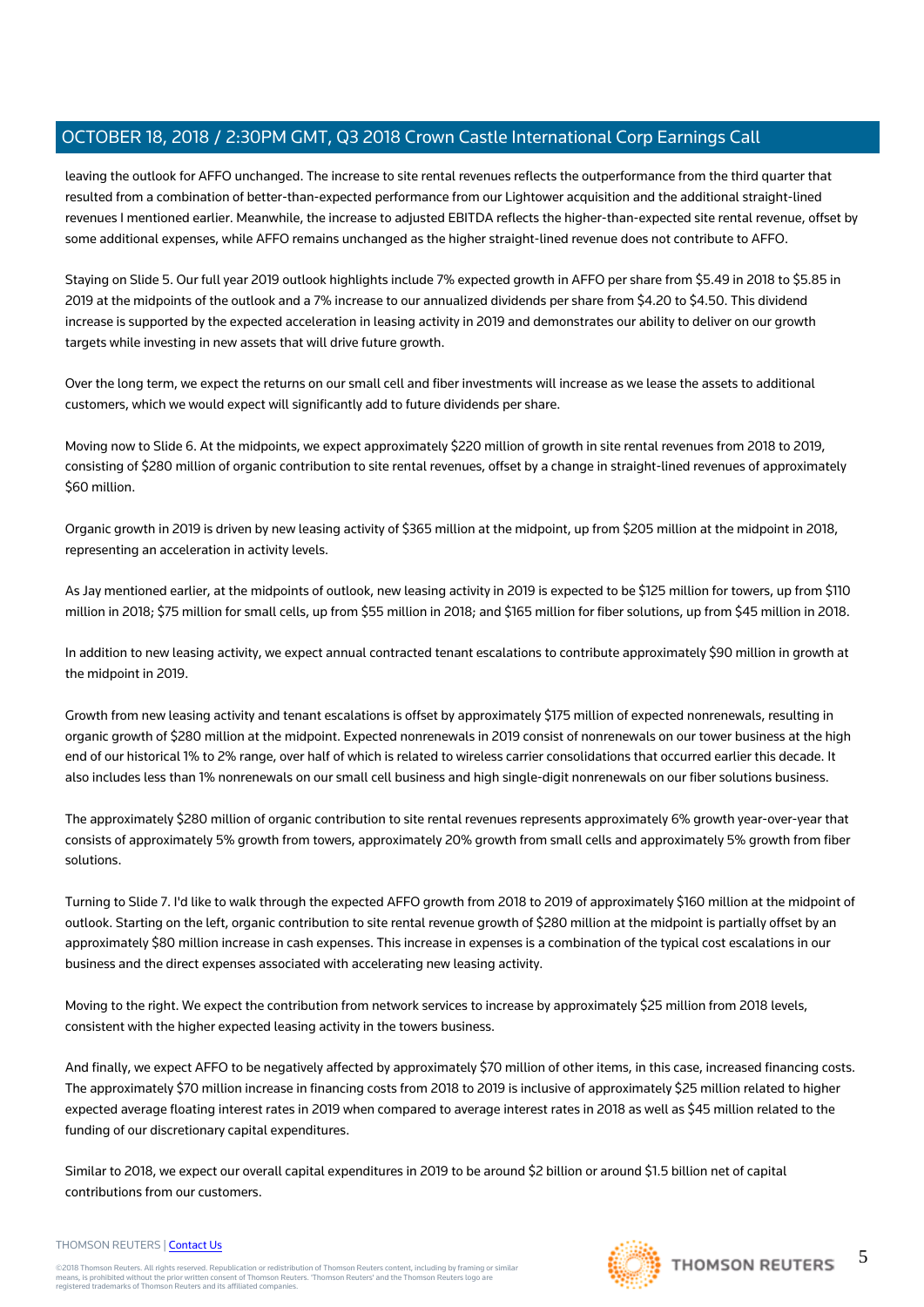Summarizing our results. We expect to deliver 7% growth in AFFO per share in 2019, driven by accelerating leasing activity, offset by the higher financing costs I just mentioned.

In closing, our unmatched portfolio of shared communications infrastructure assets uniquely positions us to return capital to our shareholders in the form of a high-quality dividend and to meet our goal of growing that dividend by 7% to 8% annually while allowing us to make investments in new assets, we believe, will extend our long-term growth opportunity.

With that, Jonathan, I'd like to open the call to questions.

#### **QUESTIONS AND ANSWERS**

#### **Operator**

(Operator Instructions) We'll take our first question from Simon Flannery with Morgan Stanley.

#### **Simon William Flannery Morgan Stanley, Research Division - MD**

Just on the quarterly guidance. Can you give us any color about the 2019? Is there any pacing, first half versus second half? Or anything that's unusual through the year? And then you were talking about the long-term drivers. The FCC has been moving. They've got a lot of spectrum out in the marketplace. Can you just give us a little bit of color on the CBRS and the C-Band? Do you think that's more for the small cell portfolio or for the macro-tower portfolio? Or do you think you'll see leasing on both of those over the next few years?

#### **Daniel K. Schlanger Crown Castle International Corp. (REIT) - CFO, Senior VP & Treasurer**

Simon, I'll take the first one and hand it over to Jay for the second one. Really, pacing, there's nothing really to point out other than I would say that some of that small cell pacing, the 10,000 to 15,000 nodes we're talking about, is a little back-end loaded. But there's nothing that would be any different than the general pacing we typically see through the business and what we've seen through 2018 in terms of when we expect to turn on revenue either on the tower side, small cell side or services.

#### **Jay A. Brown Crown Castle International Corp. (REIT) - President, CEO & Director**

Thanks for the question, Simon. I would tell you, if you look back over the last couple of decades of when the days have been the best for the infrastructure business around now towers and fiber and the deployment of small cells, any time there's new spectrum coming to market and you have a commitment from the owners or the operators that hold that spectrum, you see increased leasing activity. So as the SEC is looking at how do we compete globally with regards to the 5G, I think it's a combination of network densification and the deployment of additional spectrum. Some of that spectrum is lying fallow currently in the hands of operators that haven't deployed it, and then some of it is spectrum that the FCC is looking at, trying to figure out a way to get it deployed and into the hands of operators. I think both of those are supportive of kind of our long-term expectation of growth and point to a longer runway of growth.

Specifically on CBRS and C-Band, I think we will see activity on both macro sites and small cells. But I would tend to believe we'll probably see a bigger impact around small cells than we will at macro sites. But I think it will contribute to long-term activity on both assets.

#### **Operator**

(Operator Instructions) We'll take our next question from Matthew Niknam from Deutsche Bank.

#### **Matthew Niknam Deutsche Bank AG, Research Division - Director**

Just one on the rising rates. How does the environment change the way you think about discretionary investments in fiber? I think you've talked about investing more, particularly organically. So I'm just wondering how you sort of -- how the view evolves in a rising rate environment? And then I guess more broadly, do you think the business can continue to grow at sort of this longer-term 7% to 8% range, given the move in rates?

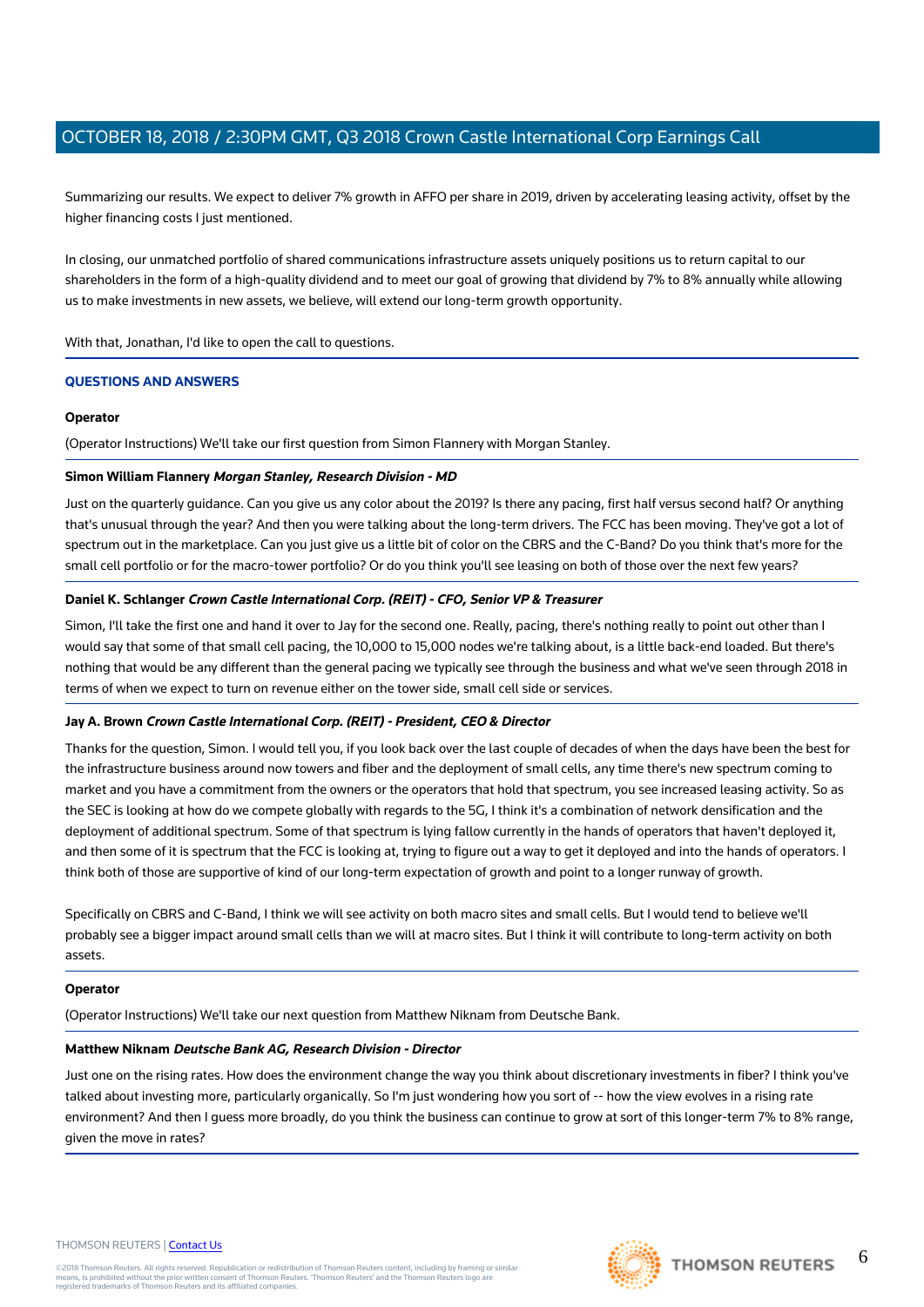#### **Daniel K. Schlanger Crown Castle International Corp. (REIT) - CFO, Senior VP & Treasurer**

Yes, Matt, thanks for the question. The amount of increase in rates we've seen recently doesn't impact the way we think about discretionary investments at all, just because the returns we see on those investments so far exceed our cost to capital even with those increasing rates that it's not going to have any impact on the long-term benefit that we think those investments will generate for us and our shareholders over time. And as Jay pointed out in his discussion, we're really excited about all the trends we see, the acceleration in the small cell business, the continued performance in our fiber business. So we think that those investments continue to look really good even in this rate environment. And would be -- it would take a pretty substantial increase from here that would change any of that thought from us. So it's not anything that we would really anticipate to happen. That doesn't mean that it wouldn't impact any single period like it did in 2019 for us. But the long-term investment profile, we feel really good about and excited about. And as far as can the business continue to accelerate. I think the answer is yes. As we pointed out, small cell business is around 20% growth year-over-year. That's in line with what we grew-- what we expect to grow in 2018. The fiber solutions business is around 5% growth. We think that's - we've talked about mid-single-digit growth for a while now. We think that, that will continue. So we think that the position of our assets, the high-capacity dense metro assets we've put together, really gives us a great way to attack multiple markets with the same asset, and we think it'll continue to generate growth for us in the long term.

#### **Matthew Niknam Deutsche Bank AG, Research Division - Director**

If I could just follow up. You also mentioned a meaningful portion of the nodes that are coming online in 2019 are going to be co-locating. Can you maybe give us a little bit of a ballpark estimate in terms of how that compares to the 70-30 set you've given us in the past?

#### **Daniel K. Schlanger Crown Castle International Corp. (REIT) - CFO, Senior VP & Treasurer**

It's really not a lot different. It's just that the total amount is a lot higher. Because we have such a larger pipeline, we're still around 70-30, it's just the total amount of co-location has gone up, which has been very encouraging to us because it means that as we put new assets in place to build small cells, we're then coming back and getting co-location on those new assets. But we're still investing a lot in building out markets, which we anticipate we'll do for a while now, just given how early we are in this investment cycle.

#### **Jay A. Brown Crown Castle International Corp. (REIT) - President, CEO & Director**

Matthew, I think one other way to frame it is, if you were to go back 2 or 3 years and look at the number of co-locations that we're doing now, it would exceed the total number of nodes we were deploying 3, 4 years ago. So we've seen significant growth in that co-location, which is to both Dan and I's comments, We've seen not only terrific returns but we've also seen the model prove out, which has given us more conviction around continuing to invest in the assets and grow the opportunity as we follow the wireless carriers and their deployment of 5G across markets.

#### **Operator**

We'll take our next question from David Barden with Bank of America.

### **David William Barden BofA Merrill Lynch, Research Division - MD**

I guess just a couple on the kind of inputs to the AFFO guide. I think the \$25 million related to the variable cost funding, Dan, implies about a 75% -- sorry, 75 basis point rate hike into 2019. I just wanted to verify that. It sounds pretty consistent with kind of consensus expectations for rising rates. And then the second one was related to the \$45 million funding costs related to discretionary CapEx. I guess the question there is kind of what is the expectation there? Is that \$1.5 billion being raised in the middle of the year? Is that \$1 billion being raised at the beginning of the year? Some color on that would help us kind of understand the shape of that.

### **Daniel K. Schlanger Crown Castle International Corp. (REIT) - CFO, Senior VP & Treasurer**

Sure. Thanks for the question, David. On the first question, what we've baked into our 2019 guidance is forward curve as of when we put it together, which is very recently. So it's in the ballpark of what you're talking about, but it's just the forward curve of future interest rates through 2019, which we think will add about \$25 million to our interest expense year-on-year. On the \$45 million funding, there are a lot of assumptions that we put into that. But as I mentioned in the prepared remarks, we have about \$1.5 billion of net capital to spend, which, when added to our dividend, is higher -- is more capital going out than we would have in AFFO. We're going to have to fund that externally, as you know. The mix of that funding and how we're going to do that funding and when is really based on when the nodes

7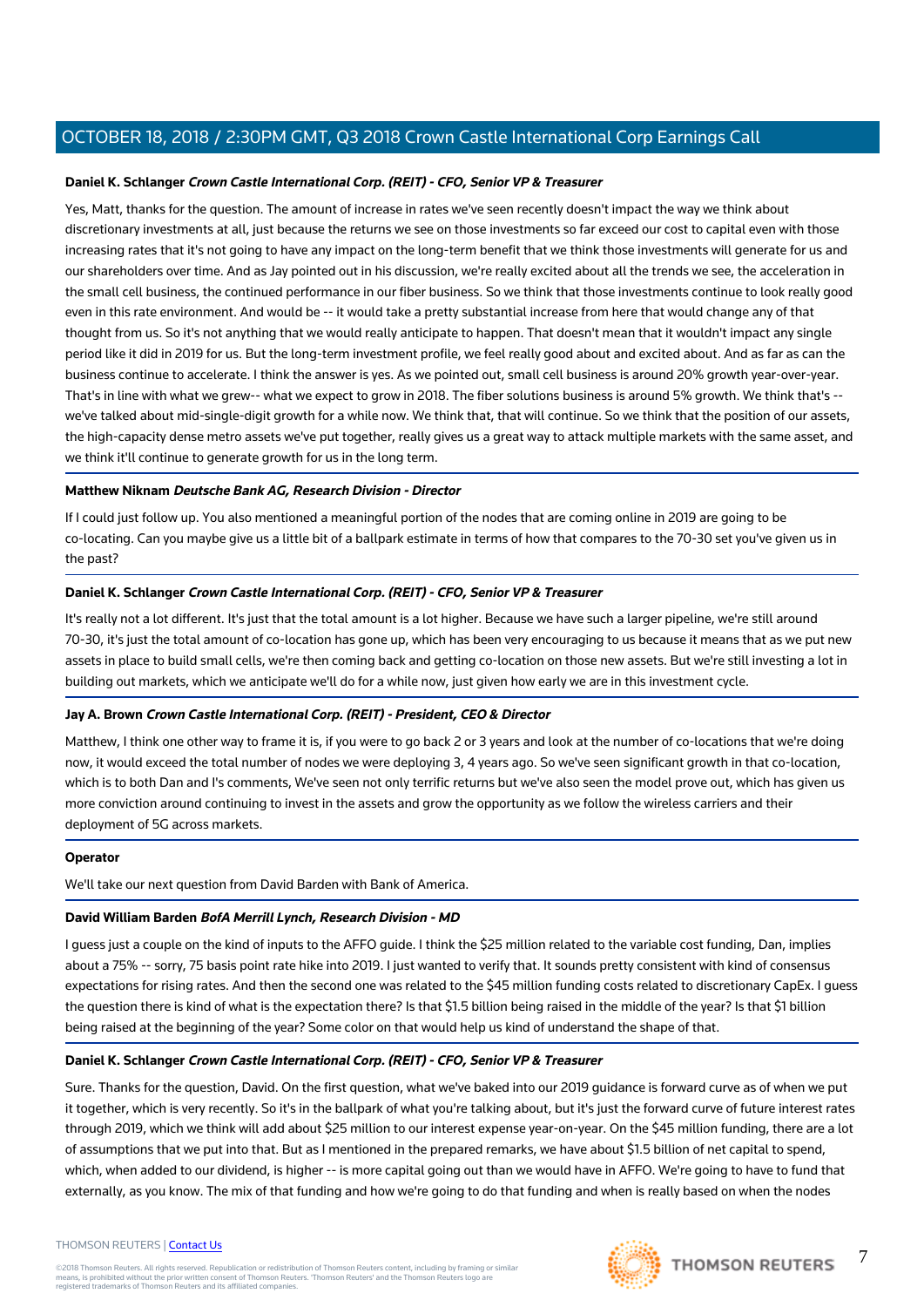come on air over the course of 2019. And then to the extent that we generate additional EBITDA to generate additional debt capacity, we'll use that. And anything else, we would issue equity for to keep our debt-to-EBITDA in the 5x range. And all of those assumptions and when and how are baked in. And we have ranges around it because those are assumptions, and we're going to have to see how it all plays out.

#### **David William Barden BofA Merrill Lynch, Research Division - MD**

So Dan, the guide implies a stable share count. So is it safe to assume that the base case expectation then is that \$45 million is related primarily to debt financing over the course of the year?

#### **Daniel K. Schlanger Crown Castle International Corp. (REIT) - CFO, Senior VP & Treasurer**

Yes. David, I think, again, what I would say is that what we're looking at is a funding philosophy over time that keeps us around 5x debt-to-EBITDA. To the extent that we can't fund all of our discretionary capital with additional debt capacity on our EBITDA, we may have to do some equity at some point and want to do some equity at some point to keep our investment-grade rating. And how all that comes together and the timing of all that is something that we're going to have to be very diligent about and looking into how we fund our capital expenditures in 2019. And we have a lot of assumptions that go into that, the financing of how we're going to make it happen. And we'll let you know. Or actually, we'll just -- we'll fund it in a way that will maintain where we're going.

#### **Jay A. Brown Crown Castle International Corp. (REIT) - President, CEO & Director**

I think maybe the other way to -- David, and maybe this is kind of where you're driving towards, as Dan said, as we factor in those various scenarios around how we need to finance the business to maintain our investment-grade credit rating, we factor that into the \$45 million. So our intention would be to deliver on the AFFO per share, which you can calculate, and the dividend growth. We expect to be able to deliver on that, given the funding that we're -- we expect in front of us in 2019 of funding about -- on a net basis, about \$1.5 billion. So we're factoring in the various financing scenarios and giving that guide.

#### **Operator**

We'll take our next question from Jonathan Atkin from RBC Capital Markets.

#### **Jonathan Atkin RBC Capital Markets, LLC, Research Division - MD and Senior Analyst**

So 2 questions. One, on the escalator guide for next year, it's a little off from 2018 levels, and I wondered what's driving that. Is that product mix or anything around term extensions or MLAs? And then secondly, in the fiber segment, I'm just kind of interested, now that we're a couple of quarters in, what has surprised you on the upside versus the downside in terms of the business mix? Whether it's e-rates or cell site backhaul or enterprise or what not? If you can maybe drill down a little bit into that, would appreciate it.

#### **Daniel K. Schlanger Crown Castle International Corp. (REIT) - CFO, Senior VP & Treasurer**

Thanks, John. I'll take the first one and then I'll hand it over to Jay for the second one. On the escalator, it's up nominally, and it's not different than anything we would've expected. The tower business is still just below 3% on an escalator basis, small cell is around 1.5% and fiber solutions has no escalator. So any change from a percentage basis is on the business mix that's going into that escalator.

#### **Jay A. Brown Crown Castle International Corp. (REIT) - President, CEO & Director**

On your second question, Jonathan, as we look at the business, particularly Lightower, the largest portion of that, what I would tell you is we're now almost a year in since that acquisition. And the business has performed in line with what our expectations are. As you've seen over the course of this year, we've delivered right in line with what -- where we expected the business to perform. And on the integration front, the -- all of the integration activities have been on track. So we think we'll come out of this year with the asset largely integrated and financial performance that's in line with the outlook that we provided when we originally bought the asset. So I wouldn't necessarily point to anything as big surprises. We've made -- we said multiple times that what has surprised us to the plus side is the level of co-location that we've been able to achieve on fiber. We certainly believed that to be the case when we made the investments into the business, but co-location has occurred at a higher rate and faster than what we initially anticipated. When we've underwritten these investments, we've taken an approach that's very similar to what we've done with towers where we assumed that we add 1 tenant over a 10-year period of time or about 0.1 per year. And what we've actually seen is co-location on fiber, from small cells in particular, that's about twice that rate. So the total return on fiber is driven in part by our fiber solutions customers, which you referenced, schools and

#### THOMSON REUTERS | [Contact Us](https://my.thomsonreuters.com/ContactUsNew)

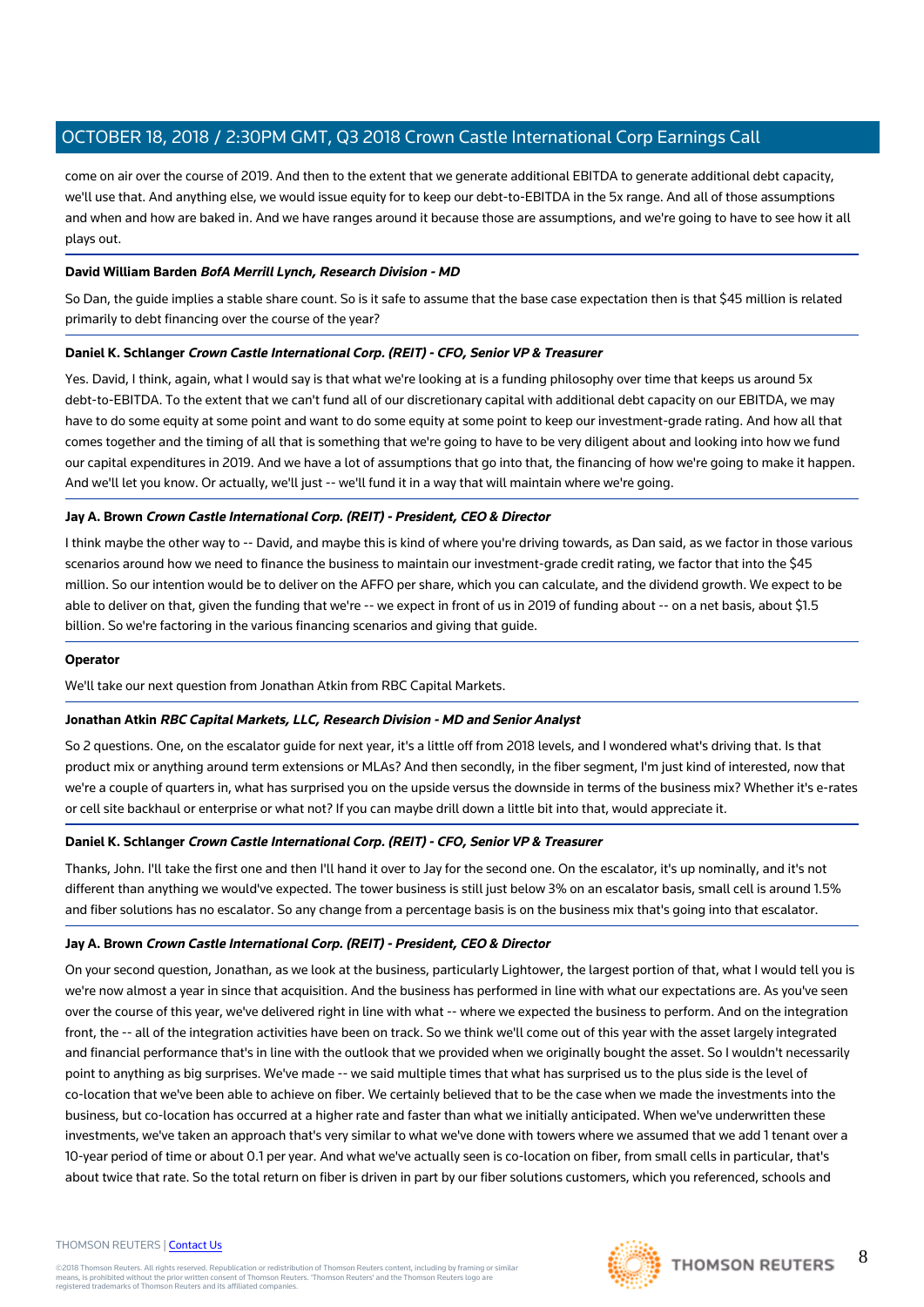e-rate and other things, and the leasing of dark fiber assets to enterprise customers, hospitals, et cetera and the deployment of small cells. And the deployment of small cells has driven that co-location and returns at rates that are higher than what we originally underwrote. And the fiber solutions business as a standalone mix of customers, that's performed in line with our expectations in this first year of significant ownership.

#### **Jonathan Atkin RBC Capital Markets, LLC, Research Division - MD and Senior Analyst**

And then if I could just briefly follow-up in terms of the small cell activity expected next year and then the macro site leasing activity expected next year. Is the customer set and the demand set broadening across a larger number of the Big 4 carriers? Or is it kind of the same customer concentration but just more activity overall by those same principal customers?

#### **Jay A. Brown Crown Castle International Corp. (REIT) - President, CEO & Director**

We're seeing activity from all 4 of the operators on small cells. The broadening, as we talked about, both the increase in the number of nodes that we're turning on air year-over-year but also the number of new contracted nodes that we're seeing in the business, that's a - in part a function, which we saw over the course of early 2018, and some of that was a broadening of the customer base, and all of them beginning to deploy small cells. But I think more recently, if you took this quarter and what we're -- we expect to see into 2019 as the activity accelerates is really a broadening of the number of markets in which those nodes are deployed. Historically, the vast majority of the activity has been focused in the top 10 markets. And I think a couple of quarters ago, I mentioned that we had expanded that out to really NFL cities. And we're continuing to see a deepening of the need for small cells in those NFL cities and then seeing the carriers in some places start to move out even beyond the NFL cities. But at the moment, the vast majority of the activity would be concentrated in the top 30 markets in the U.S. roughly, which is an expansion from what was a couple of years ago where it was almost exclusively related to the top 10 markets, and that's driving the increased level of activity.

#### **Operator**

We'll take our next question from Colby Synesael from Cowen and Company.

#### **Colby Alexander Synesael Cowen and Company, LLC, Research Division - MD and Senior Research Analyst**

I guess first off just going back to the fiber business. I was flipping through the Lightower presentation at the time that deal was announced. And in there, I think there was a comment that you guys were anticipating 7% growth. In tonight's comments -- today's comments, excuse me, you're expecting 5% next year. Is that an apples-to-apples comparison? And if so, does that imply, obviously, then a slowdown in growth? And if so, why? Or am I just misinterpreting how to think about that? And then secondly, as it relates to the 10,000 to 15,000 small cells that you anticipate deploying in 2019, as we go out further, do you think that, that's a decent number to kind of have in our heads? And I say that because just in terms of the employees that are needed and what's required on your end, can you even go further -- faster than that level? And also from a carrier perspective, do you get any sense that they're going to have the ability to grow faster than that even if they wanted to?

#### **Daniel K. Schlanger Crown Castle International Corp. (REIT) - CFO, Senior VP & Treasurer**

Colby, thanks for the question. So on the first one, Jay mentioned this earlier, but one of the things that I've been impressed by in the first year that we've owned Lightower is we gave guidance last year at this time before we owned Lightower, and we're coming in and we're hitting that guidance. And it's something that during the course of an integration like we're going through, which has been a complicated integration, as we've talked about before, of merging Lightower into Crown Castle and merging a bunch of other fiber companies into Lightower at the same time, the ability to hit those numbers that we put out before we actually owned the business is really impressive and something that I think has been a testament to the people working in the business but also just the business model itself. So as we look at the growth that we see going forward, we've talked about the mid-single-digit growth for a while. And we think that, that's something that will continue, and we're generally in line with what the expectations were and what we expected when we bought the asset and how we expected the asset to perform going forward. And as we incorporate all of those other fiber assets or fiber businesses that we bought historically into it, we hope we can expand markets and push that on and make it higher, but we think that mid-single digit is the right expectation to have in mind.

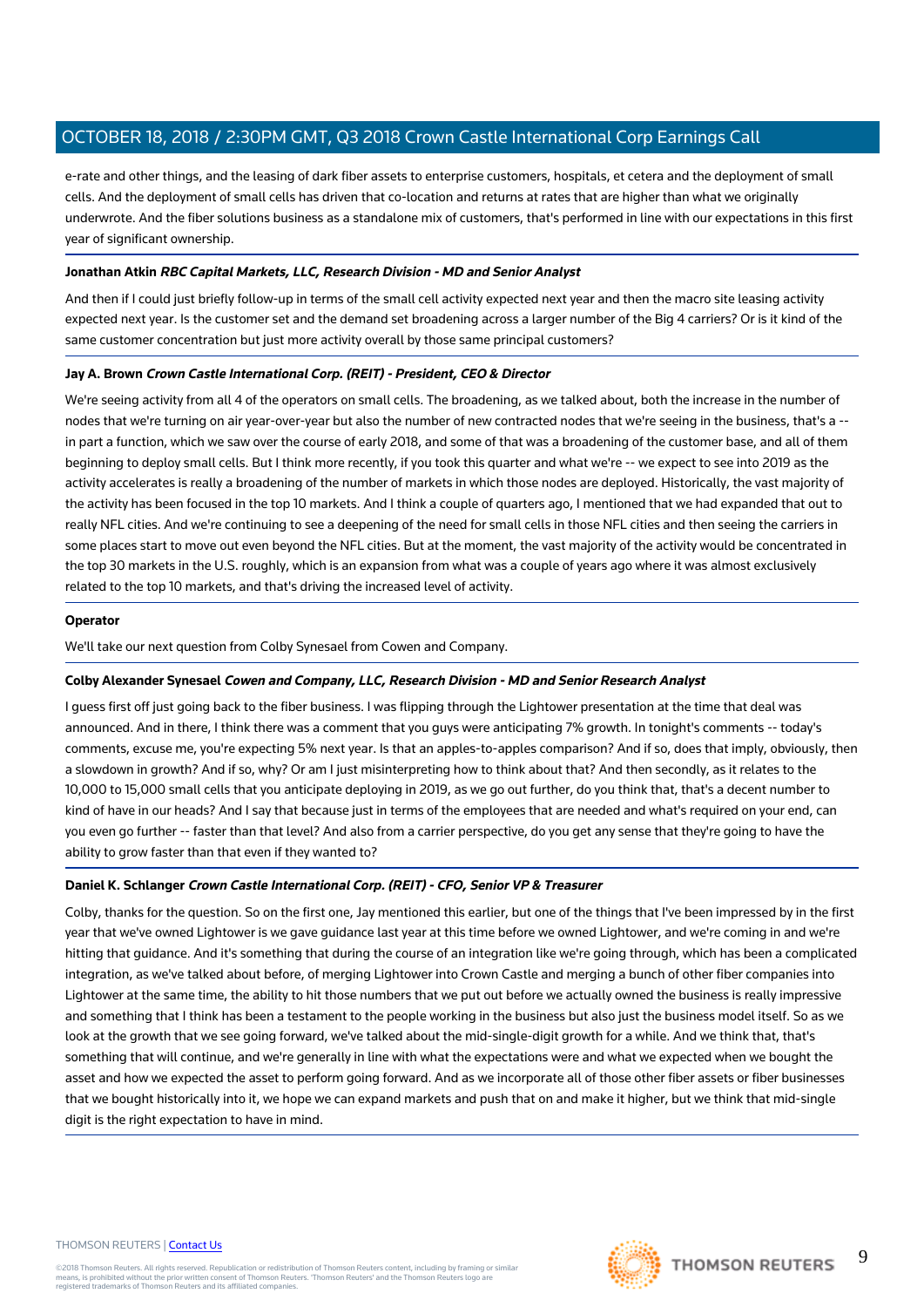#### **Jay A. Brown Crown Castle International Corp. (REIT) - President, CEO & Director**

Colby, on your second question, I think there is 2 things that are probably important to answer with regards to your question. First, specifically, around our current operating capability, we can handle the 10,000 to 15,000 nodes that we're talking about in 2019 without the need to really significantly change or materially change our cost structure. As you can see from the outlook that we're providing, we're assuming sort of normal cost escalations in the business and not staffing up. These were capabilities -- given that it takes 18 to 24 months, in those cases, to build these nodes, these are capabilities have been in place for a while, and while they turn on in 2019, the work associated with those nodes began well before calendar year 2019 to get the work done. So I think from a capability standpoint, at the moment, we're staffed appropriately for the level of activity that we're seeing. If we -- if I think more broadly about the opportunity around small cells, I don't think 10,000 to 15,000 nodes a year is going to get anywhere close to accomplishing what the carriers have publicly talked about their need for small cells and the densification that's going to be required for 5G. And I believe based on our operating capability, our expertise, the assets that we have and how we develop relationships with both municipalities and our customers, I believe we're going to be the provider of choice as the opportunity scales. So as I think longer-term outside of kind of the periods in which we're giving guidance, and the comments that Dan and I were making around our interest and desire to continue to invest, that commentary is based on our belief that the opportunity is scaling and getting larger, and we intend and would expect to participate in that, and we want to win and be -- and continue to be the provider of choice to the wireless operators. So we'll continue to follow them, and to the extent that this longer-term view, if I'm right, about the opportunity continuing to increase and the deployment that's needed, then we may, at some point, need to add additional resources in order to handle that. But that will come with the appropriate cash flows and returns if that does materialize. So short term, I think we're in pretty good shape in terms of the way we're organized and have staffed, and longer-term, we're certainly competing to try to make that opportunity even larger. And if that does, then we'll adjust to ensure that we have the capabilities to deliver for customers. Dan?

#### **Daniel K. Schlanger Crown Castle International Corp. (REIT) - CFO, Senior VP & Treasurer**

So one of the things, Colby you mentioned, was the capabilities of our customers to accelerate. I think one of the benefits of our business model of being a shared infrastructure provider is if they want to go faster, we'll figure out a way to go faster and that benefits all of our customers. So if they somehow figure out that more small cells are needed in 2019 and -- or 2020 or 2024 than 10,000 to 15,000 nodes, we'll make that happen because we've shown the ability to scale our business. And that helps them because they don't have to pay for the upfront cost, that's really on us. And they get to share those economics, and it's the best way to deploy small cells is to share them amongst multiple customers because then the cost gets shared. So we think that our business model is in line with trying to accelerate that as Jay was talking about, and we become the best option for making that happen.

#### **Operator**

We'll take our next question from Ric Prentiss with Raymond James.

### **Richard Hamilton Prentiss Raymond James & Associates, Inc., Research Division - Head of Telecommunication Services Equity Research**

Had a couple questions on the discretionary CapEx items. You mentioned, I think, \$2 billion gross, \$1.5 billion net. What was that in 2018 as far as where you think you're going to end up?

#### **Daniel K. Schlanger Crown Castle International Corp. (REIT) - CFO, Senior VP & Treasurer**

It's about the same, Ric. It's in the same ballpark.

### **Richard Hamilton Prentiss Raymond James & Associates, Inc., Research Division - Head of Telecommunication Services Equity Research**

Okay. And as we think about that \$2 billion for 2019, can you help us peel that back as far as how much you think might be towers versus small cell versus fiber?

#### **Daniel K. Schlanger Crown Castle International Corp. (REIT) - CFO, Senior VP & Treasurer**

Yes, it's about \$400 million or so in tower and the rest is fiber. As you know, the fiber is a shared asset, so we don't really break it down between fiber and small cells. It's the fiber segment in total is the remainder of it.





#### THOMSON REUTERS | [Contact Us](https://my.thomsonreuters.com/ContactUsNew)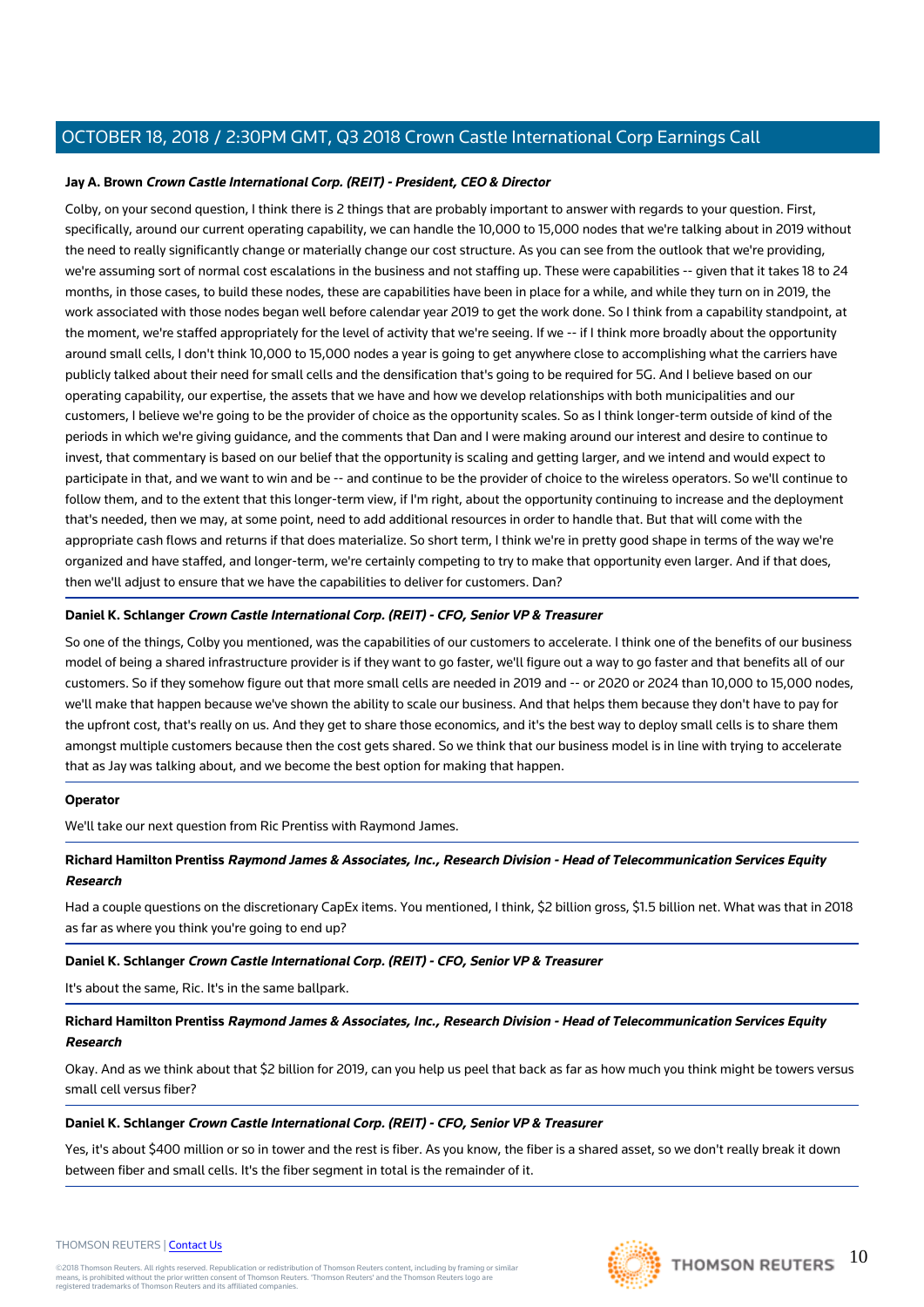### **Richard Hamilton Prentiss Raymond James & Associates, Inc., Research Division - Head of Telecommunication Services Equity Research**

Okay. And that does not include the maintenance capital, right? This is all just discretionary?

#### **Daniel K. Schlanger Crown Castle International Corp. (REIT) - CFO, Senior VP & Treasurer**

Yes, but we're giving ranges here. So the maintenance capital is relatively small to begin with. So these are all ballpark figures, so this is all in the range.

### **Richard Hamilton Prentiss Raymond James & Associates, Inc., Research Division - Head of Telecommunication Services Equity Research**

Sure, cool. And then when you think about \$500 million range being contributed back by the carrier, how should we think about how much of that is coming back from tower versus small cell fiber?

#### **Daniel K. Schlanger Crown Castle International Corp. (REIT) - CFO, Senior VP & Treasurer**

It's probably a similar breakdown between how much the total capital is. Proportionate.

**Richard Hamilton Prentiss Raymond James & Associates, Inc., Research Division - Head of Telecommunication Services Equity Research**

Okay. And then kind of all -- it's all related questions together. The change in the amortization of prepaid rent, is it still looking like something in the mid-\$30 million to \$40 million in '18? And then should we think that number goes up in '19 then given the additional capital contributions?

#### **Daniel K. Schlanger Crown Castle International Corp. (REIT) - CFO, Senior VP & Treasurer**

It's about the same because we're talking about the growth in prepaid rent. It's going to be in that \$40 million range, \$35 million to \$40 million range in '18 and in '19. And because the capital is the same in both years and the contributed capital is the same in both years, it's about the same amount of growth.

#### **Richard Hamilton Prentiss Raymond James & Associates, Inc., Research Division - Head of Telecommunication Services Equity Research**

Okay. And last one for me. We get a lot of questions on Sprint, T-Mobile. Obviously, it's a hot topic out there. I think in your supplement, you mentioned Sprint was 14% of your total lease revenues, or rental revenues, with 7 years left. Can you break out how much Sprint is on your macro towers? Because a lot of people are thinking that might be where the more exposure to potential churn might be.

#### **Daniel K. Schlanger Crown Castle International Corp. (REIT) - CFO, Senior VP & Treasurer**

Yes, it's in that ballpark, Ric. There's no real difference between that. So it's around -- it's in that 14% range for the Sprint contribution to our macro business, yes.

#### **Operator**

We'll take our next question from Amir Rozwadowsk with Barclays.

### **Amir Rozwadowski Barclays Bank PLC, Research Division - Director, Head of the U.S. Telecom Service and Comm Infra Research & Senior Research Analyst**

One of the questions in terms of the pace of small cell deployments. I mean, we've seen some of the new regulations come out by the FCC to sort of try and reduce some of the timing on terms of deployment. How do you see that sort of impacting the opportunity for you folks going forward here? Could we see a further step up by operators to deploy at a quicker rate? And then sort of as follow-up question, I mean, clearly, you folks have made a lot of investments over the last couple years in building out the necessary fiber and putting the assets in place to capitalize on this opportunity. As we start to think about this opportunity going forward, I mean, clearly, co-location is going at a faster rate than you folks had anticipated. Do you believe that this provides you with a very differentiated competitive opportunity or should I say a very sustainable differentiation in capitalizing a greater share of the small cell deployment as network evolve to embrace that type of technology?

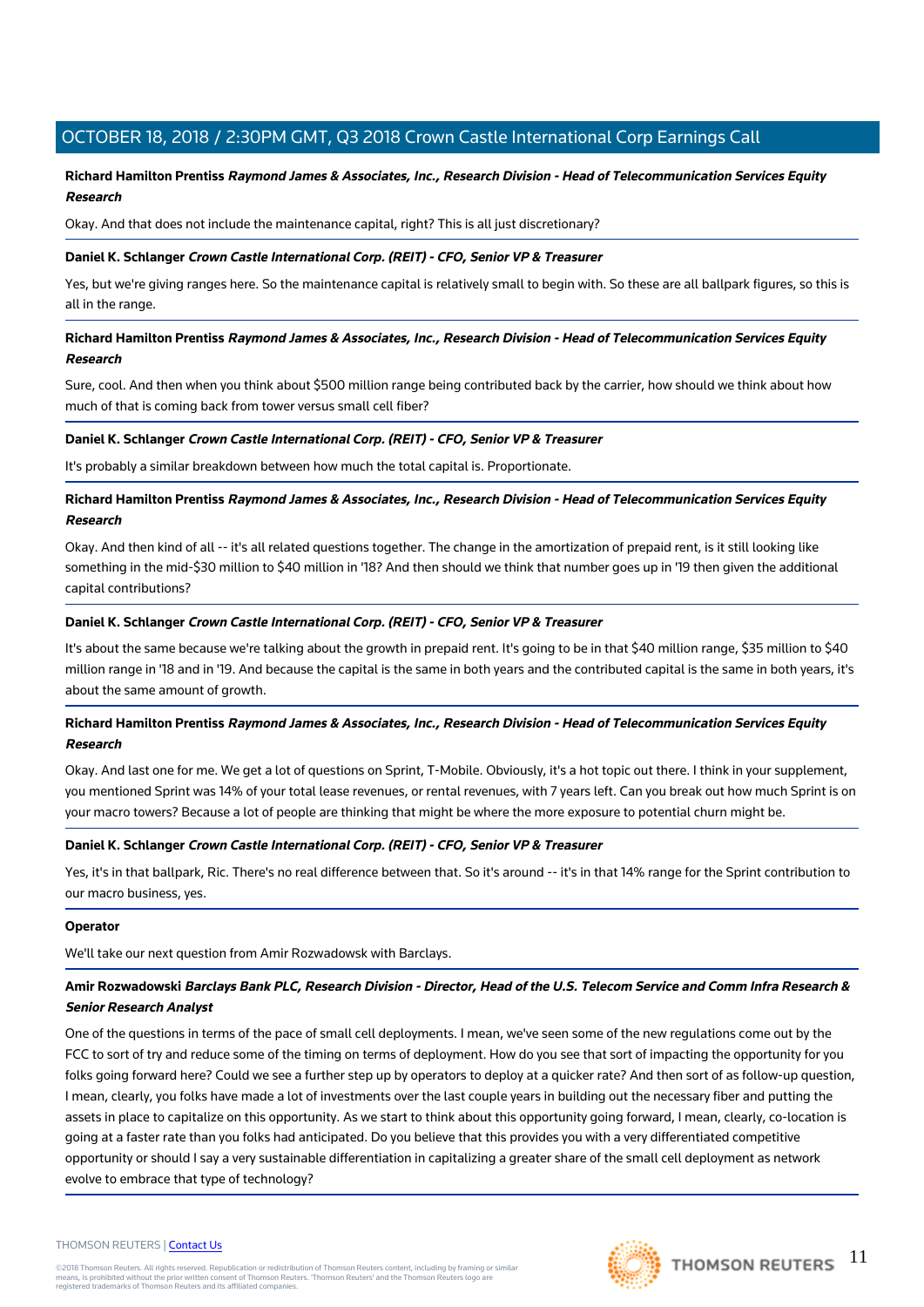#### **Jay A. Brown Crown Castle International Corp. (REIT) - President, CEO & Director**

Sure. On your first question, I believe the deployment of both fiber and small cells is forever going to be a very localized business. So what the FCC did last month is helpful to the industry, to the wireless carriers and to ourselves by making clear what the underlying fees are associated with deploying in the public right-of-way, and then setting forth some time lines, which municipalities are expected to respond to request in order to do that. So what it does is it gives a clear line of sight both in terms of cost and timing. But it in no way negates the necessity and the importance of us continuing to work with those municipalities as we manage and deploy the infrastructure in ways that are sensitive to the aesthetics and the needs of the local community. So I wouldn't look at that and assume that we're going to see a material change in our 18- to 24-month deployment cycle. In fact, we don't believe that will result. But we do believe that it is helpful in some problematic municipalities where they've been absolute, basically, blockers to the deployment of the technology and the deployment of fiber and small cells in the public right-of-way. So in some places we may actually see a little bit of benefit, but I think on the whole what you should expect is our deployment cycle will continue to be in that 18- to 24-month range. And the FCC order is helpful as the scale of the deployment, as I was mentioning earlier, moves well past just the top 10 markets and moves across a larger portion of the U.S. as it gives us greater visibility on what the economics are going to look like and the timing of approvals, et cetera, at the local level. On your second question, this is very similar, our view in the deployment of fiber to what we saw with towers, which is the low-cost provider ultimately wins this -- wins the day. And we've invested in an asset that can be shared across multiple customers, thereby lowering the cost of those customers and whether the customer is a university, a school district or a wireless carrier who's looking to deploy small cells, that shared fiber asset means that we're able to deliver to them a very low-cost provision of that fiber. And in markets where we have and own the fiber, we do believe over the long term that low cost will win, and it will attract additional customers as they look for the lowest-cost alternative in the deployment of their network. As we look at opportunities outside of the markets that we're in, we may see an opportunity for us to continue to invest capital and expand the portfolio of assets that we have, or it may be that the returns are such that we choose to just own the assets that we built in the top markets that we've done thus far, and we see the model transition more towards a co-location model. So it just depends on how the market develops and where the returns are, whether we continue to expand the footprint or utilize the assets that we've acquired to date. But as I mentioned in my comments, what has been clear in the early days of this is that having the asset in place drives what we fundamentally believed was the business model when we got into this business that it's a shared asset just like towers, and our goal is to put as many tenants on that shared asset as we possibly can, and the benefit to customer is the low-cost provision and the benefit to us is it increases financial returns, and that's the way we're seeing the business play out and pretty excited about where we're positioned relative to the deployment schedules that are ongoing around 5G.

#### **Daniel K. Schlanger Crown Castle International Corp. (REIT) - CFO, Senior VP & Treasurer**

And as you pointed out Amir, just to add a little bit to that. We do believe we have sustainable advantages, especially in the markets where we have built fiber and have a pretty broad expanse of that fiber within a market. It's hard to come in and overbuild and try to compete on price and try to compete on network quality and try to compete on all of the capabilities that Jay talked about. So as this market would expand, if it expands and we believe it will, I think we hope to maintain that competitive advantage and press on it as we invest in future markets as Jay has talked about, but especially in the markets we're already in. We think that we are in a really good spot.

#### **Operator**

We'll take our next question from Nick Del Deo with MoffettNathanson.

#### **Nicholas Ralph Del Deo MoffettNathanson LLC - Analyst**

First, if we go back to your Q1 2017 earnings call, you guys noted that you had about 25,000 small cell nodes on air at that time. And you said that your backlog meant the number of nodes on air would approximately double after 18, 24 months. So we don't know the exact cadence of those installations or how the pricing for those nodes compare to the installed base. But it still seems like it would have been sufficient to drive an increase in small cell revenue in '19 in excess of what you guided to. So can you talk a bit about what might bridge that gap or alternatively, if there's something wrong with the notion that if your on-air node count doubles your small cell revenue should, roughly speaking also double?

#### **Jay A. Brown Crown Castle International Corp. (REIT) - President, CEO & Director**

Yes, Nick, thanks for the question. So a couple of things I would point to. Broadly, if you think about what has happened over the last couple of years and you look at revenue growth, if you look at our revenue growth in 2017, and then look at the revenue growth that we're

#### THOMSON REUTERS | [Contact Us](https://my.thomsonreuters.com/ContactUsNew)

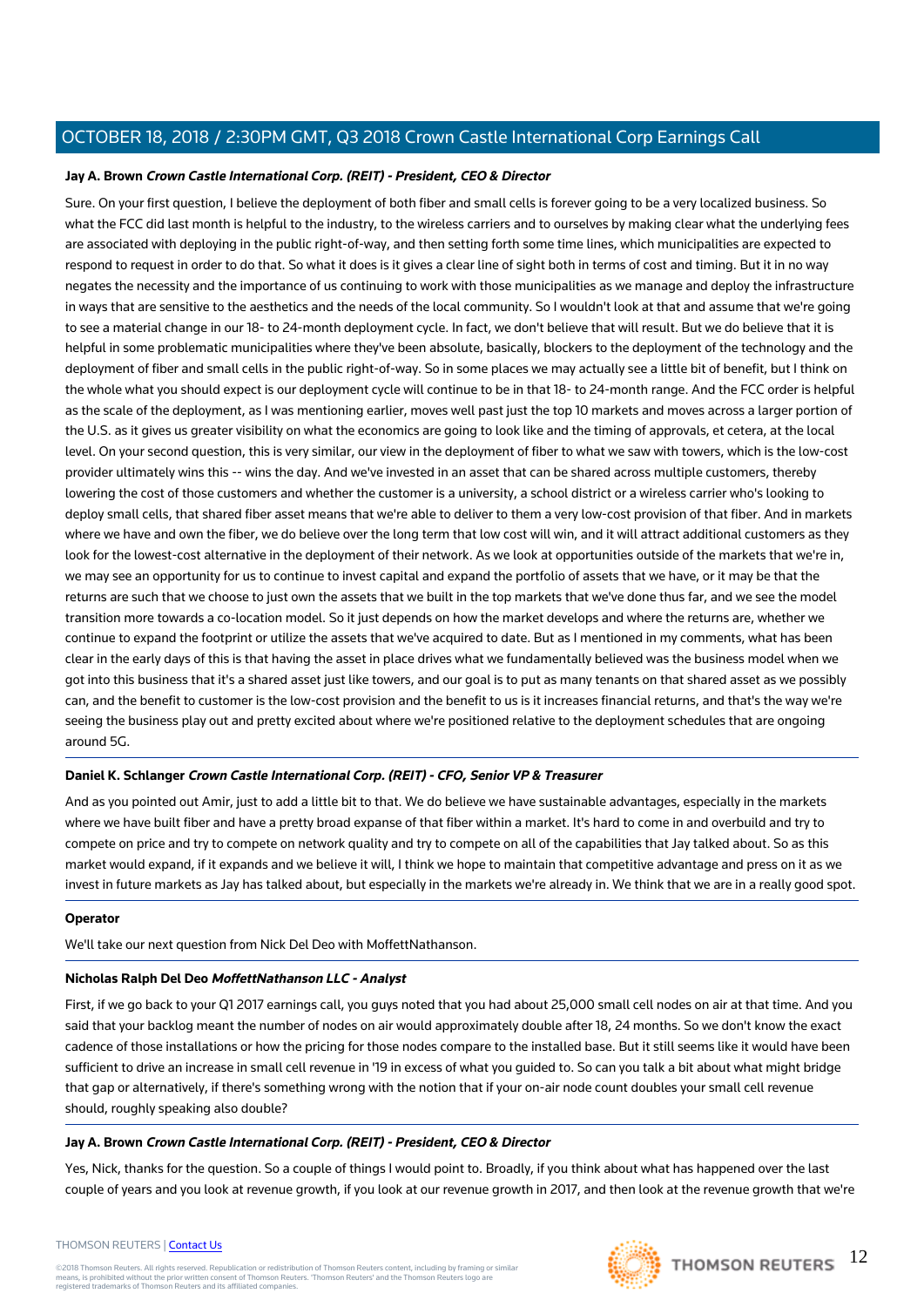expecting in 2019 from small cells, it is basically a double from -- in terms of revenue growth over that period of time. So that comes -that's one way of thinking about it. Second thing I would point out to you is, as we talk about the average of deployment cycles of 18 to 24 months, depending on where that falls, that can have a little bit of an impact of the pacing of that. And you'd have to look at both the pacing in 2017 and when nodes came on air and then also the pacing in 2019, and those 2 things could -- if you were trying to put a really fine point on a couple of million dollars to figure out where that falls one way or the other, the timing in both periods could affect the way that those numbers fall out. As I've talked about on this call this morning, from a return standpoint, we haven't seen the returns change at all over that several-year period of time. So we haven't seen any real change in pricing as a result of that, so it's not a pricing difference. I think you're probably just looking at a bit of timing differences and when this activity falls. And obviously, if some portion of the nodes that we're talking about in 2019 fall towards the second half of the year, then the financial impact in calendar year 2019 is relatively small. Then the last thing I would mention to you is, I think probably the best indication of how we're performing on this front is the statement of customers and how we're doing on winning additional nodes. And as I made the point in my comments, I mean, our pipeline's up about 40% year-over-year from this time last year. So we're delivering on the customer commitments that we've made, and that's resulting in those customers giving us increasing levels of activity because we're the best provider in the market, and they believe us to be able to deliver on the goal. So I think if you look at revenue growth, if you look at returns, which have stayed the same and then you look at kind of activity and what we're seeing as additional business from the customers, I think all of those signs point out to the fact that the business is performing in line with what we expected. And '19, at this point, looks like it's shaping up to be a pretty good year in terms of the deployment of additional nodes.

#### **Nicholas Ralph Del Deo MoffettNathanson LLC - Analyst**

Okay, that's helpful. And maybe one more on the fiber segment this quarter. It looks like fiber segment revenue grew about 1% sequentially or something less than 1% if we back out the amortization prepaid rent. If we assume that small cells are again about 1/4 of that business and they're growing at a rate in the teens, that would imply fiber solutions revenue is flat or down sequentially. Yes, I know there can be credits and settlements and stuff like that, that can swing things around. But is there anything going on there that we should be cognizant about?

#### **Daniel K. Schlanger Crown Castle International Corp. (REIT) - CFO, Senior VP & Treasurer**

Yes, Nick, there's nothing really to be going on there. And I think that, that's borne out in our 2019 guidance. We really look at the trajectory of the growth of this business as being pretty consistent in that mid-single-digit range. And any quarter-over-quarter move like you're talking about, it may not go exactly stairstep, but we think generally speaking, it's going to go up in that 5% range year-over-year, and there shouldn't be huge differentials in quarter-to-quarter moves, but if there are, there's nothing that would -- we think we would want to call out or put your attention to or else we would actually do that in a way that would make it pretty clear. But there's nothing that's happened in the third quarter that would rise to that level.

#### **Operator**

We will take our next question from Phil Cusick JPMorgan.

#### **Yong Choe JP Morgan Chase & Co, Research Division - VP in Equity Research**

This is Richard for Phil. Given your commentary about the backlog and the amount of small cells that might be needing to come online, it seems like we might be ramping from the 10,000 to 15,000 to something higher. Should we expect CapEx and OpEx to come up longer-term as you said the returns are very good, so it's worth it? But how should we think about that opportunity and the impact on Capex and OpEx?

#### **Jay A. Brown Crown Castle International Corp. (REIT) - President, CEO & Director**

Thanks for the question, Richard. On the OpEx side, as we put these nodes on air, the margins are in the neighborhood of about 60%, roughly. So there's going to be operating expense that we see track with those -- with the deployment of nodes, specifically as Dan mentioned earlier. About 70% of what we're putting on air are new systems and about 30% are co-location. So I think on the blended basis, somewhere in the neighborhood of about 60% is probably the right guidance in terms of the impact of OpEx or direct OpEx. From a Capex standpoint, we talked about what we're turning on air in '19 and the capital spending that we think there will be in 2019. That's -- if you're trying to go out further than that, I think you have to start to make a scaled decision, and I'll leave that to you in terms of how much you want to scale the business beyond the level that we're seeing currently. For a like level of activity, I would assume a like

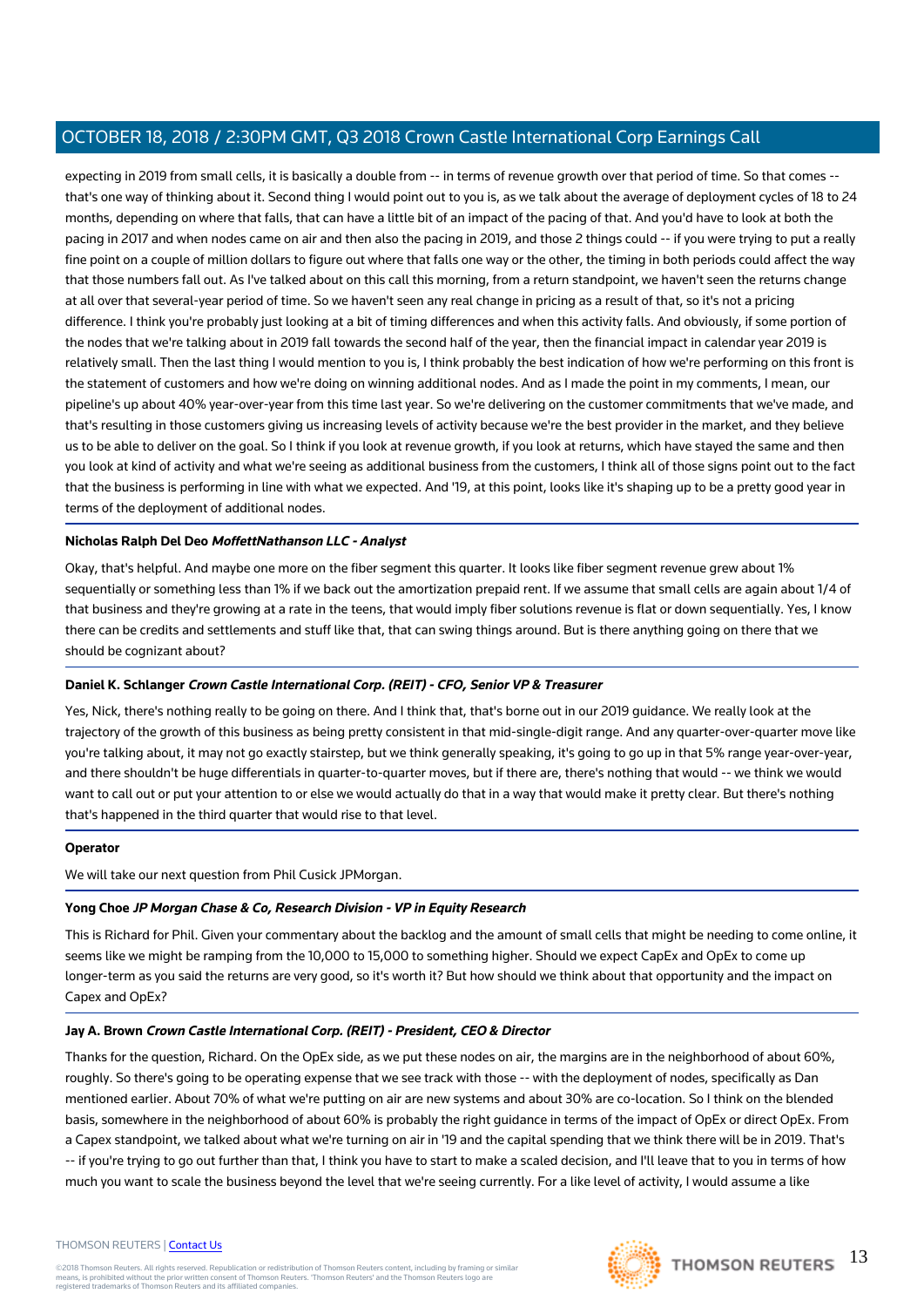amount of capital. That would be the guidance that I would give you. And if you want to scale it up or down from there, I think you can scale the capital relative to that, and I think that will be a pretty good answer. And then maybe the last component to round out on the OpEx side, around the staffing levels that we have in place for the deployment of small cells, we believe, we're appropriately sized at the moment for delivering on those 10,000 to 15,000 per year. And then if we see a scale increase from there, or I guess a decrease, then we'll adjust the cost structure appropriately. But without having a specific number to talk to, it's difficult to give you that. I think what I would say is, if the returns stay as they are, then we're happy to put additional investment around our ability to deploy nodes. And we think those would be attractive returns, and if they are not, then we would pass on the opportunity, or pass on the investment opportunity. But if everything holds as it is now, and we're certainly hopeful we're going to continue to see the business, we'll be happy to make investments around the capabilities to continue to deploy them at scale if the market has the opportunity there.

#### **Yong Choe JP Morgan Chase & Co, Research Division - VP in Equity Research**

I guess my question was more -- it seemed like you're implying that there's a bigger opportunity and you're seeing a bigger backlog. Am I taking that the wrong way?

#### **Jay A. Brown Crown Castle International Corp. (REIT) - President, CEO & Director**

No, no. We're definitely seeing a bigger opportunity. I think I'm just trying to limit my comments to 2000 -- calendar year 2019 rather than go out beyond 2019. So we're certainly pointing to the fact that there is lots of early seeds that would suggest that the business is going to continue to scale and grow, and as we get into calendar year 2019 and start to think about giving guide for 2020, then we'll be happy to update you on what the cost structure looks like.

#### **Yong Choe JP Morgan Chase & Co, Research Division - VP in Equity Research**

Got it. And then finally, can you talk about -- give us a little more color on churn? There's a lot going on there. Kind of what are you seeing in terms of churn with towers, small cells and fiber? If we can just kind of go through that, I think that would be helpful.

#### **Daniel K. Schlanger Crown Castle International Corp. (REIT) - CFO, Senior VP & Treasurer**

Sure, Richard. As I mentioned in my prepared remarks, the tower churn is on the high end of our 1% to 2% range, so call it around 2% in towers. More than half of that is from some remaining acquired network churn. Just to give us some background on that. I know you remember that we had in our supplement historically provided some acquired network churn over time. That was because we thought that, that acquired network churn was going to push our overall tower churn above the 1% to 2% historical range, so we wanted to give additional color on that. But now that we're back in that range, we've taken that disclosure out because we think this 1% to 2% is indicative of what the future is going to look like including for 2019. But if you look at the last disclosure we had, beyond 2020 was somewhere between \$35 million and \$60 million. So we're just -- we're seeing the churn that we expected from those acquired networks over this year, and that's what pushed us up to the higher end of the range, but we're still within our historical 1% to 2%. On the small cell side, we're really not seeing a whole bunch of churn to speak of it at all, so less than 1% is what we said, but it's a pretty small number. I think that's both indicative of the early stage we're in, but also of the stickiness of the business overall that once the small cells are installed, it's very difficult to get off of those small cells because they're providing service to customers. On the fiber side, we're in the high single-digits range. And so when you add all of those things up, you get into that number that's around that \$175 million overall churn that we put in our outlook.

#### **Operator**

We'll take our next question from Brett Feldman with Goldman Sachs.

#### **Brett Joseph Feldman Goldman Sachs Group Inc., Research Division - Equity Analyst**

Actually, I wanted to go back, and actually have some follow-ups from Dave's question earlier in the call when he was talking about your funding plan for the year. And I think this is the way I interpreted Dan's answer, but let me know if I'm wrong. It sounds like you determined over the course of the year, it was appropriate to issue equity financing, then obviously your share count would be higher than it is now. But I also -- I think I heard that it's possible your interest expense may end up being lower because you wouldn't necessarily have to issue as much debt as maybe is embedded in the interest expense assumptions in your guidance. Is that a fair interpretation of those comments?

#### THOMSON REUTERS | [Contact Us](https://my.thomsonreuters.com/ContactUsNew)

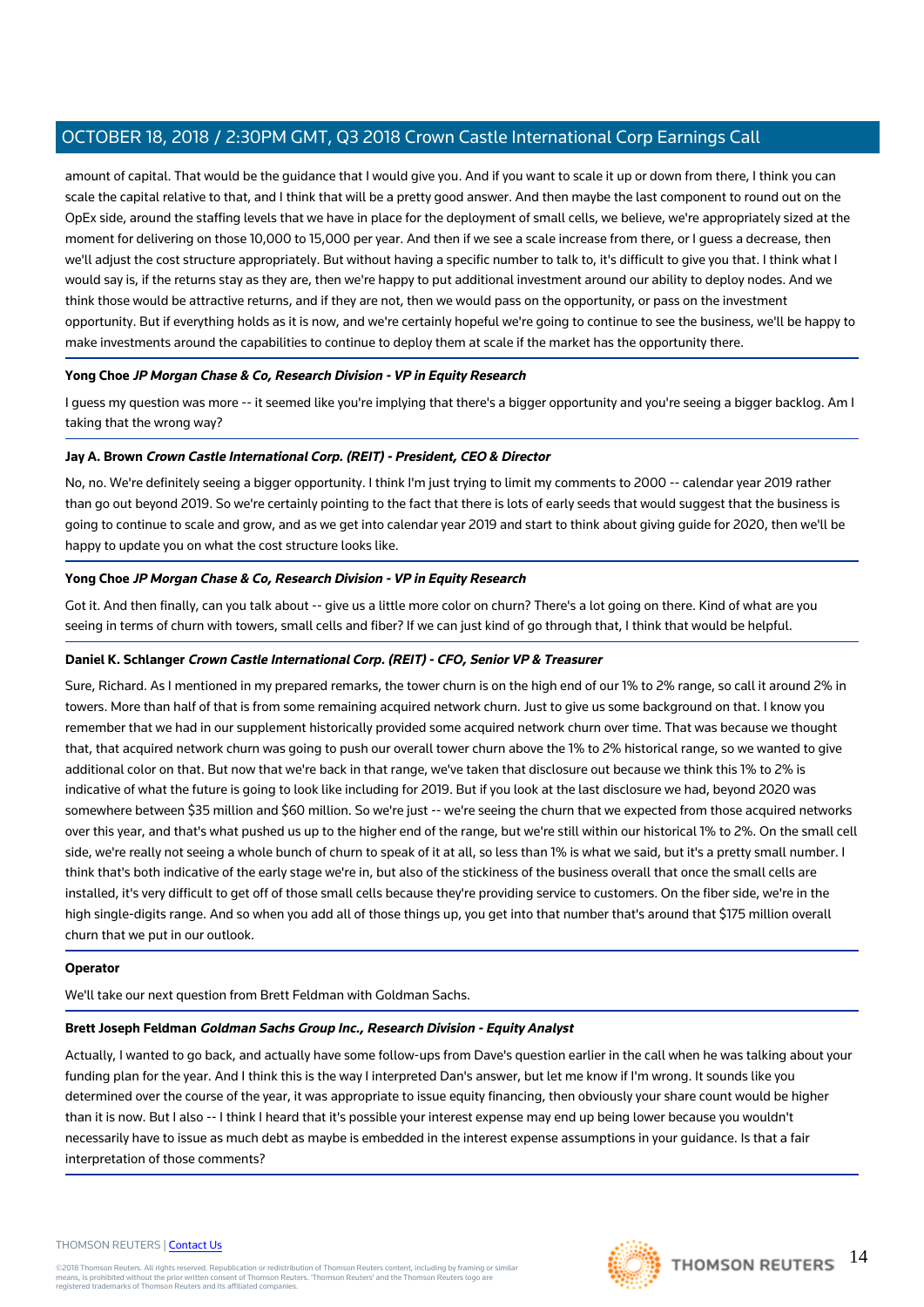## **Daniel K. Schlanger Crown Castle International Corp. (REIT) - CFO, Senior VP & Treasurer**

Yes.

#### **Jay A. Brown Crown Castle International Corp. (REIT) - President, CEO & Director**

It is, Brett. It is, Brett, yes.

#### **Brett Joseph Feldman Goldman Sachs Group Inc., Research Division - Equity Analyst**

Okay, good. Then I'll ask a business question then. There has been a lot of focus on sort of what's been driving tower-leasing activity in the U.S. this year, and there seems to be an embedded assumption that the year has been sort of ramping in part because projects have been ramping, whether it's FirstNet or things other carries are doing. And so as you were trying to think about what was an appropriate outlook for your tower business for 2019, and we know that you think you are going to have more new leasing activity than you saw this year, are you sort of saying that you're comfortable that the exit rate of 2018, which is a higher exit rate than you started the year at, is sustainable? Or is there something else more nuanced in terms of how you got there? And then just an extension of that, how sensitive is that outlook to whether or not Sprint and T-Mobile actually are starting to combine their businesses in the second half of 2019?

### **Jay A. Brown Crown Castle International Corp. (REIT) - President, CEO & Director**

Brett, I think, we -- when we look at this item, and I would say this about tower leasing or small cells or fiber solutions, when we give the outlook, we, obviously, don't have perfect visibility for what's going to happen over the next 12 months. So we base the outlook on both the activity that we're seeing currently and then the conversations that we're having with our customers and what those conversations lead to in terms of our expectations of financial results for the ongoing year. So for 2019, that's -- I think the answer to your question around tower leasing is it's a combination of both of those things. So we have seen an accelerating leasing environment over the course of 2018. Then there are a number of events, whether you want to talk about FirstNet, the deployment of 5G, general upgrades in the network and densification efforts that are ongoing, all of those things are factoring in to our expectation for 2019. And it is an elevated level of activity that we would expect to continue throughout the course of all of 2019. For our assumptions, as we thought about that leasing activity with regards specifically to T-Mobile and Sprint that you asked about, we have assumed that they will continue business as usual in those assumptions. And I think based on the comments that T-Mobile has made publicly with regards to the acquisition of Sprint, it's very clearly designed and their intention is to make significant investments around the deployment of 5G at levels that would exceed those of both what T-Mobile and Sprint have done independently on a combined basis. And so we would look at that and say, we'll assume that model continues to play itself out and that reflects our level of activity for 2019. Obviously, it depends to some degree, the second part of your question there, on the timing of that combination and what the impact is either to the positive or to the negative depending on when the combination happens. But at the moment, they're independent companies, and we're seeing them operate as such. And so we've based our outlook based on the activities that we're currently seeing from them.

### **Brett Joseph Feldman Goldman Sachs Group Inc., Research Division - Equity Analyst**

And I would imagine that if you are in the middle of the year and they started to execute leases, which probably wouldn't even be put in place till later in the year, at that point, you are kind of locked in to the remainder of the year anyway, even if they decided to modify what they're doing in say 2020 or longer, is that fair?

#### **Jay A. Brown Crown Castle International Corp. (REIT) - President, CEO & Director**

Yes, that's the nature of the business. It's 6 months into the calendar year 2019, at that point, the vast majority of everything that will be turned on air the carriers have committed to, and then if you think about small cells and what happens on the small cell side, that activity was -- will have been committed to a couple of years ago. So we have some visibility around when that will turn on. So events that happen as we get towards the -- certainly as we get towards the middle, second half of the year, have very little to no impact to the financial results in that calendar year.

#### **Operator**

We'll take our next question from Michael Rollins from Citi.

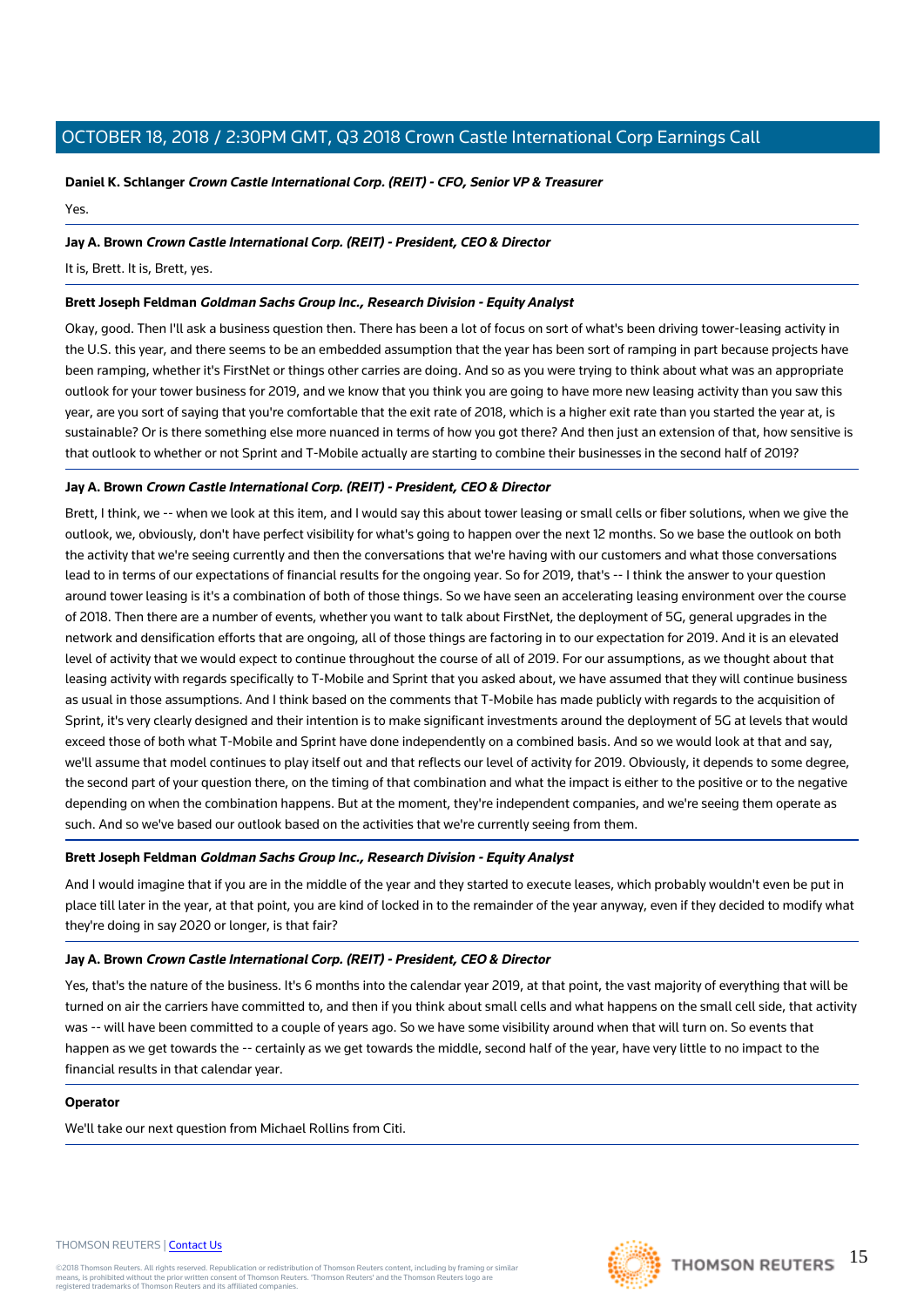#### **Michael Rollins Citigroup Inc, Research Division - MD and U.S. Telecoms Analyst**

Just a few follow-ups, if I could. First, on the description that -- some of that churn, the towers are getting pulled in, does that also create an accelerated amount of payments for the customers that exit a lease early? And if so, is that in the guidance? And then if I could also maybe follow up on the fiber business. Can you talk a little bit more about what goes in new leasing activity and churn? So for example, like price increases, price decreases, service upgrades or downgrades. How do you treat that within the revenue bridge? And is fiber churn that you're expecting for 2019, is that a normal year of churn? Or are there some helps or hurts that we should just be thinking through?

#### **Daniel K. Schlanger Crown Castle International Corp. (REIT) - CFO, Senior VP & Treasurer**

Yes, I'll take the first one, Mike. Thanks for the questions. The -- I wasn't trying to say that our churn was being pulled in. What I was saying is there is acquired network churn that is in line with what our expectations have been. And so they're not accelerated payments that we would have in our guidance to have that. It's just churn that we expected, and it's coming in as we expected. On the fiber side...

#### **Jay A. Brown Crown Castle International Corp. (REIT) - President, CEO & Director**

Yes, I'll take -- on the fiber side, on the churn, this is probably a bit of a difference between the way we typically, historically, talked about what happens in the tower business and some of what happens in the fiber business. And we've chosen to just sort of conform to the industry norm. So I'll give you an example. In the tower business, if a customer comes out and wants to add an amendment and put additional antennas on an existing array, historically, as a tower industry, we'd call that an amendment and taking that additional revenue in the form of an amendment. In the fiber business, they actually count the legacy lease as churn, and then put in a new lease that's both the legacy dollar amount and then the new amended rate. And so it, in some ways, causes churn to look elevated beyond what we would think about in the tower business as churn. In the tower business, the churn means that the customer went away and there was no replacement of the revenue. In the fiber business, you have competent of what I just described as an amendment where the carrier -- where the customer very well may end up paying more for the service as they take on additional capacity in the fiber network. And in some cases you have occasions where a large enterprise will move office buildings and go to a new location, and you have an asset there and potentially a new tenant that moves into the building and you re-lease that same fiber network and -- at a cost of virtually little to no additional capital investment. Again that's counted as churn even if the entire revenue stream is replaced by the tenant taking over that location. So in some respects, I think, you could look at the 9% number and say it's a higher percentage than is actually functionally happen in the business as we experience churn. But we've just sort of taken the course of let's continue to report the number in a way that's consistent way. Others have thought about the fiber business and consistent with the way Lightower thought about the business given that they had public debt, and then been in a number of meetings and explained the business. But all of that I would say, while maybe helpful for your own thinking about what the impact is to the business, at the end of the day, the right way to think about the business is what's the net revenue growth, which is why we talk about, and Dan talked about the kind of specific net growth in the fiber business around 5% net growth. We think that's a good assumption, and we believe we can continue to operate the business in the mid-single digits of growth at the revenue line there, and obviously, that bolsters our total returns on fiber.

#### **Michael Rollins Citigroup Inc, Research Division - MD and U.S. Telecoms Analyst**

That's very helpful.

#### **Jay A. Brown Crown Castle International Corp. (REIT) - President, CEO & Director**

And then maybe you -- oh, sorry, please.

#### **Michael Rollins Citigroup Inc, Research Division - MD and U.S. Telecoms Analyst**

Would you describe -- you also mentioned...

#### **Jay A. Brown Crown Castle International Corp. (REIT) - President, CEO & Director**

Sorry Mike, I just want to make sure I answered all of your questions. I think you also mentioned, is there anything that's abnormal in the year around churn. Nothing that we would point to. We think 2019, at least at this point, we expect that to be a normal year. So our expectation of high-single digits of churn in that business, there's nothing in there that I would point to as abnormal either pluses or minuses.

#### THOMSON REUTERS | [Contact Us](https://my.thomsonreuters.com/ContactUsNew)

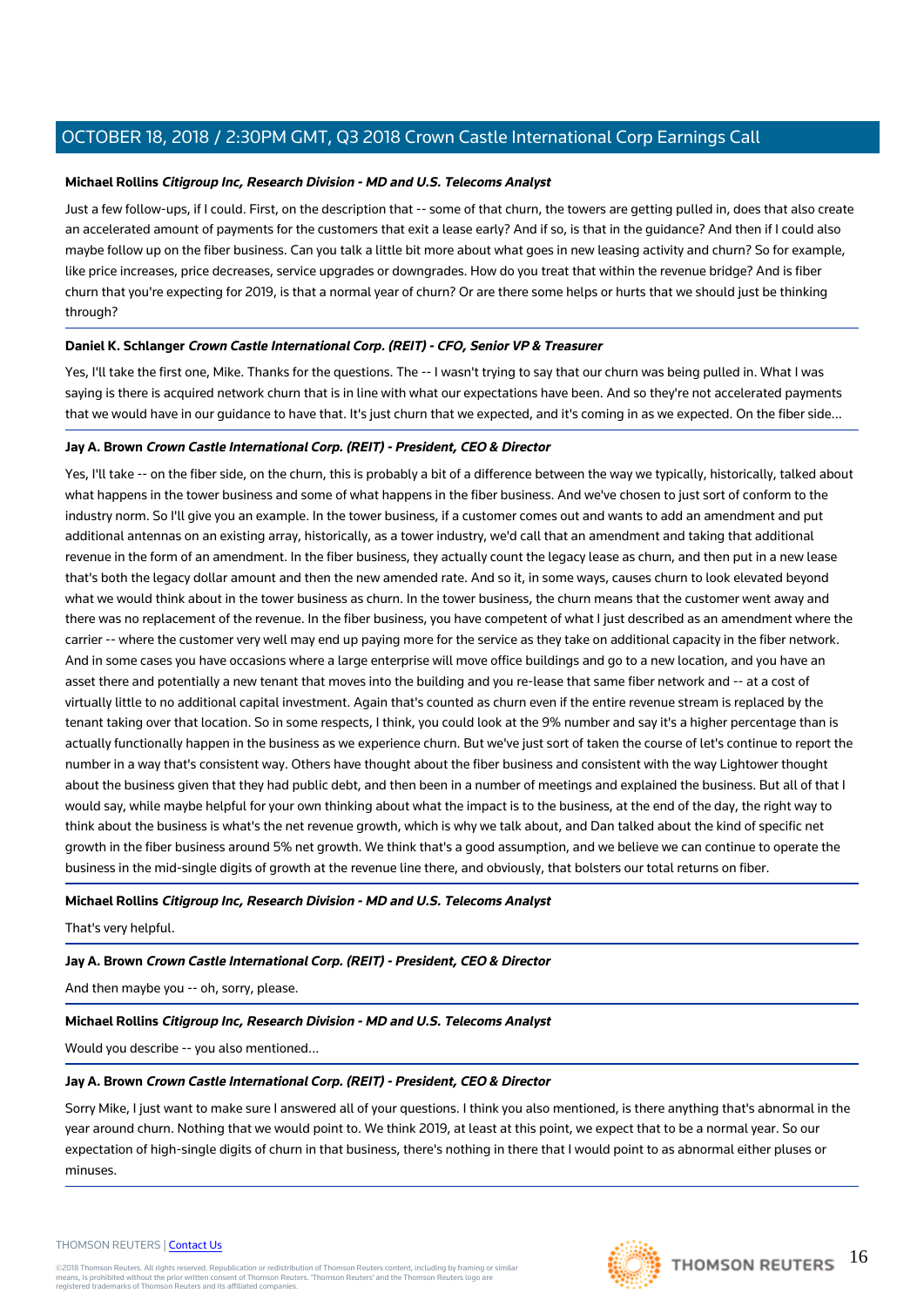#### **Operator**

We'll take our next question from Robert Gutman from Guggenheim Securities.

#### **Robert Ari Gutman Guggenheim Securities, LLC, Research Division - Senior Analyst**

So prepaid rent on the fiber side has been volatile this year. Is this reflecting small cell CapEx reimbursements, and then should we infer that there were fewer deployments in the third quarter versus the second quarter? And then a little more broadly, can you say what you expect the total small cell deployments over the course of this year could be versus that lower term 10,000 to 15,000 target?

#### **Daniel K. Schlanger Crown Castle International Corp. (REIT) - CFO, Senior VP & Treasurer**

So thanks, Robert. On the prepaid rent, the answer to your question is, yes. Most of that increase in prepaid rent amortization is related to capital contributions we get for the deployment of additional small cells. It happens as that capital is being spent and then being reimbursed. It is not directly in line with the number of nodes put on air in that same period. So you cannot look at it quarter-over-quarter and make an assumption or draw a conclusion around what the level of activity is in that quarter because those things are not always aligned. We spend and get capital in ways that are much more aligned with milestones and payments, and it has -- it's very difficult to try to equate that directly to how many nodes go on air in a quarter. I think, year-on-year, you can make a better view of that, but even that starts getting a little skewed depending on when they come on air and when we've gotten paid for them. But generally speaking, the prepaid rent amortization has to do with those capital contributions because those are, generally speaking, again, similar in '19 than they are in '18, the growth in prepaid rent is going to be about the same in '19 as it is in 2018.

#### **Jay A. Brown Crown Castle International Corp. (REIT) - President, CEO & Director**

On your second question around node, this year, we'll probably put somewhere in the neighborhood of 6,000 to 8,000 on air roughly. Next year will be in that 10,000 to 15,000 range.

#### **Operator**

We'll take our next question from Spencer Kurn from New Street Research.

#### **Spencer Harris Kurn New Street Research LLP - Analyst of Towers and Infrastructure**

So we're seeing carriers strike deals with a number of municipalities to leverage the city's infrastructure for small cell deployments. And I'm just curious, do these agreements impact the way that you compete or the way you look at the overall opportunity in these types of markets relative to markets where carriers haven't made these types of deals?

#### **Jay A. Brown Crown Castle International Corp. (REIT) - President, CEO & Director**

Thanks, Spencer. We -- not only have the carriers done that, but we have done that in instances where we'll work with municipalities and strike a deal with the local municipality in order to be able to deploy small cells. So the deals are helpful because similar to the order from the FCC, they give line of sight in terms of what's required and the time lines that are required and what the economics are. And so it's not -- I don't think it's anything unusual nor would I point to it as that changing to the business model or the timing. It's just normal course dealing that we would find in the market. And I don't believe anything that the FCC has done will really change that. As I made my comments earlier, what the FCC has done is really given better line of sight around the economics and timing. And so to the extent that as we work with municipalities and figure out what the right local solution is, it certainly gives some guidelines and guard rails to what that conversation should look like and what the outcome will ultimately be. So I think you're probably less likely to see things that kind of hit the paper per se given the guidelines and guardrails that the FCC has put in place. But I wouldn't be completely surprised if you don't continue to see the municipalities strike deals with carriers or with ourselves in order to do things that are market specific.

#### **Spencer Harris Kurn New Street Research LLP - Analyst of Towers and Infrastructure**

Yes. Actually -- so my question wasn't so much about the ability to strike deals with municipalities, but it was about sort of how you compete in cities or if your returns are different in cities where a carrier like Verizon has struck a deal with a municipality to use their infrastructure versus another market where they haven't. And I'm just curious if the way you look at the returns you can generate are any different? Or if it's sort of just normal course of business and doesn't really matter?

#### THOMSON REUTERS | [Contact Us](https://my.thomsonreuters.com/ContactUsNew)